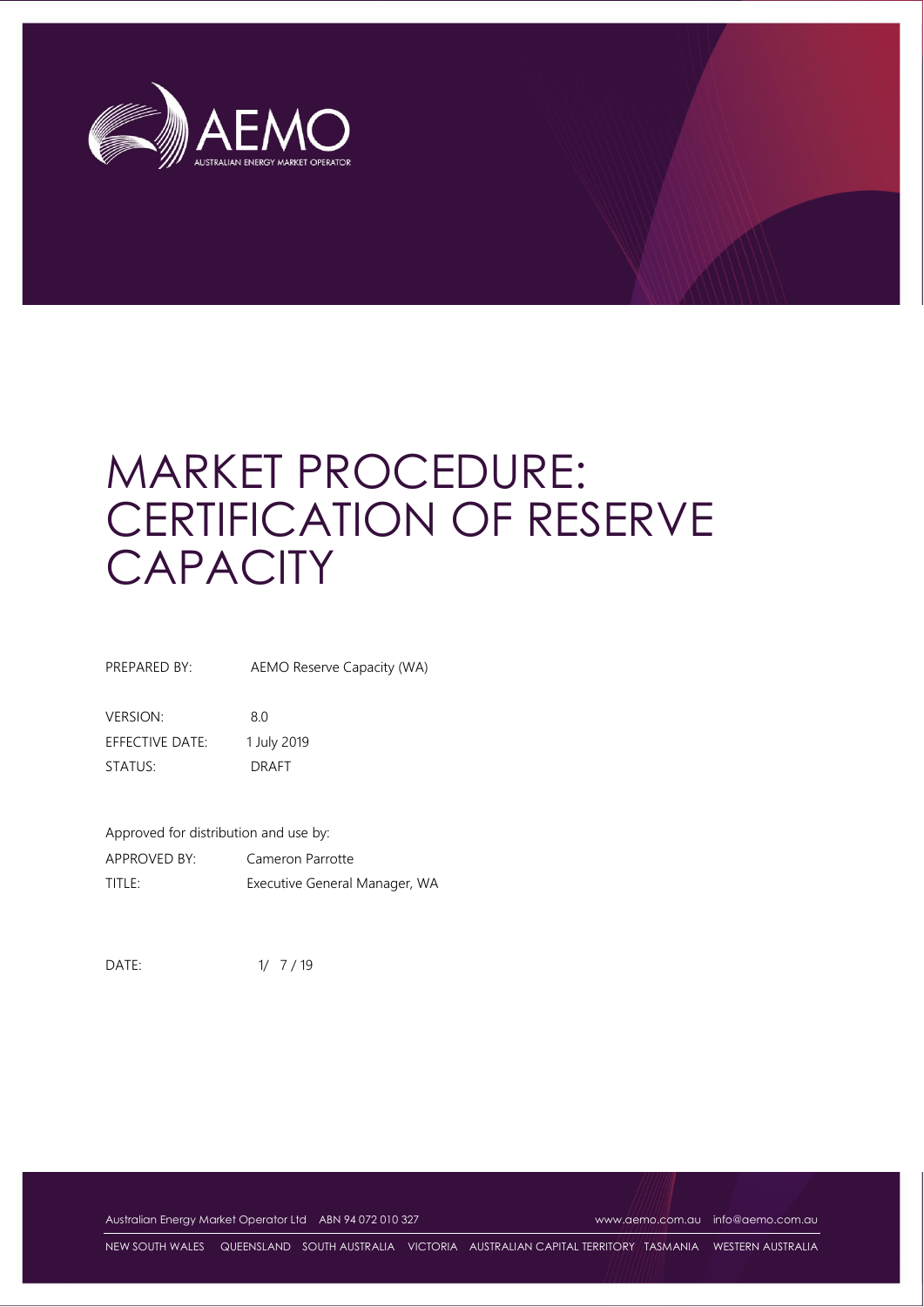

# **VERSION RELEASE HISTORY**

| Version | <b>Effective Date</b> | <b>Summary of Changes</b>                                                                                                                                                                                                                                                                                                                                    |
|---------|-----------------------|--------------------------------------------------------------------------------------------------------------------------------------------------------------------------------------------------------------------------------------------------------------------------------------------------------------------------------------------------------------|
| 1.0     | 21 September 2006     | First Issue - Market Procedure for Certification of Reserve Capacity                                                                                                                                                                                                                                                                                         |
| 2.0     | 27 June 2008          | Amendments to Market Procedure resulting from PC_2008_04                                                                                                                                                                                                                                                                                                     |
| 3.0     | 15 December 2010      | Amendments to Market Procedure resulting from PC_2009_04                                                                                                                                                                                                                                                                                                     |
| 4.0     | 18 March 2013         | Amendments to Market Procedure resulting from PC_2012_07                                                                                                                                                                                                                                                                                                     |
| 5.0     | 1 January 2015        | Amendments to Market Procedure resulting from PC_2013_06                                                                                                                                                                                                                                                                                                     |
| 6.0     | 30 November 2015      | Changes resulting from the transfer of functions from the IMO to AEMO                                                                                                                                                                                                                                                                                        |
| 7.0     | 1 October 2017        | Amendments to Market Procedure resulting from AEPC_2017_04                                                                                                                                                                                                                                                                                                   |
| 8.0     | 1 July 2019           | Amendments to Market Procedure resulting from AEPC_2019_06 relating to:<br>Rule Change Proposal RC_2014_06 Removal of Resource Plans and<br>1.<br>Dispatchable Loads.<br>Transfer to revised AEMO Procedure template, formatting amendments<br>2.<br>and minor amendments to align with the current WEM Rules (e.g.<br>update clause references and wording) |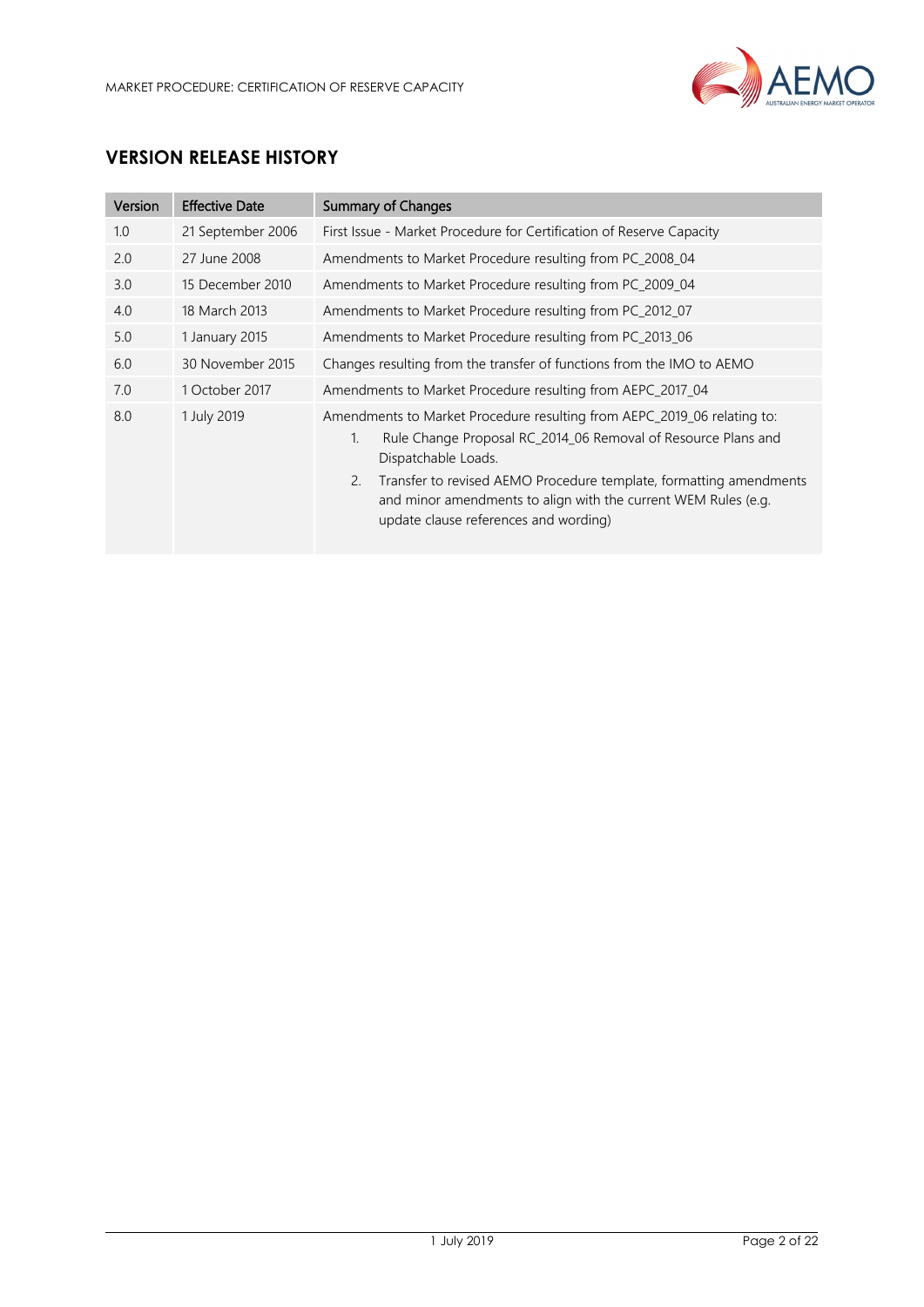

#### **CONTENTS**

| 1.    | <b>INTRODUCTION</b>                                                                         | 5                       |
|-------|---------------------------------------------------------------------------------------------|-------------------------|
| 1.1.  | Purpose and scope                                                                           | 5                       |
| 1.2.  | Definitions and interpretation                                                              | 5                       |
| 1.3.  | <b>Related Documents</b>                                                                    | 6                       |
| 2.    | <b>MODIFICATION OF TIMEFRAMES</b>                                                           | 7                       |
| 3.    | APPLICATIONS FOR CERTIFICATION OF RESERVE CAPACITY                                          | $\overline{\mathbf{7}}$ |
| 3.1.  | Submission of applications                                                                  | $\overline{7}$          |
| 3.2.  | Specific requirements for Early Certified Reserve Capacity                                  | 8                       |
| 4.    | PROCESSING OF APPLICATIONS FOR CERTIFICATION OF RESERVE CAPACITY                            | $\boldsymbol{9}$        |
| 4.1.  | Acknowledgement of application                                                              | 9                       |
| 4.2.  | Data accuracy and sufficiency assessment                                                    | 9                       |
| 4.3.  | Assessment of application where Facility has previously been assigned Conditional Certified |                         |
|       | Reserve Capacity                                                                            | 9                       |
| 4.4.  | Timing assessment                                                                           | 10                      |
| 4.5.  | Constrained Access Entitlement assessment                                                   | 11                      |
| 4.6.  | Outage assessment                                                                           | 12                      |
| 4.7.  | <b>Balancing Facility Requirements</b>                                                      | 13                      |
| 4.8.  | Facilities sharing a Declared Sent Out Capacity                                             | 14                      |
| 4.9.  | Facility specific assessment                                                                | 14                      |
| 4.10. | Notifications regarding Certified Reserve Capacity                                          | 15                      |
| 5.    | ASSESSMENT FOR GENERATION FACILITIES BEING ASSESSED UNDER CLAUSE 4.11.1(A)                  | 15                      |
| 5.1.  | Plant capability assessment                                                                 | 15                      |
| 5.2.  | Network access assessment                                                                   | 16                      |
| 5.3.  | Assessment of fuel supply, staffing constraints and other restrictions                      | 17                      |
| 5.4.  | Environmental approval assessment                                                           | 17                      |
| 5.5.  | Assignment of Certified Reserve Capacity                                                    | 17                      |
| 5.6.  | Initial Reserve Capacity Obligation Quantity                                                | 18                      |
| 6.    | ASSESSMENT FOR GENERATION FACILITIES BEING ASSESSED UNDER CLAUSE 4.11.2(B) OF THE           |                         |
|       | <b>WEM RULES</b>                                                                            | 18                      |
| 6.1.  | Consideration of nomination to use the methodology under clause 4.11.2(b) of the WEM Rules  | 18                      |
| 6.2.  | Network access assessment                                                                   | 19                      |
| 6.3.  | Assessment of Independent Expert Report                                                     | 19                      |
| 6.4.  | Assignment of Certified Reserve Capacity                                                    | 20                      |
| 6.5.  | Initial Reserve Capacity Obligation Quantity                                                | 20                      |
| 7.    | ASSESSMENT FOR DEMAND SIDE PROGRAMMESOR INTERRUPTIBLE LOADS                                 | 20                      |
| 7.1.  | Assessment of availability restrictions                                                     | 20                      |
| 7.2.  | Facility capability assessment                                                              | 20                      |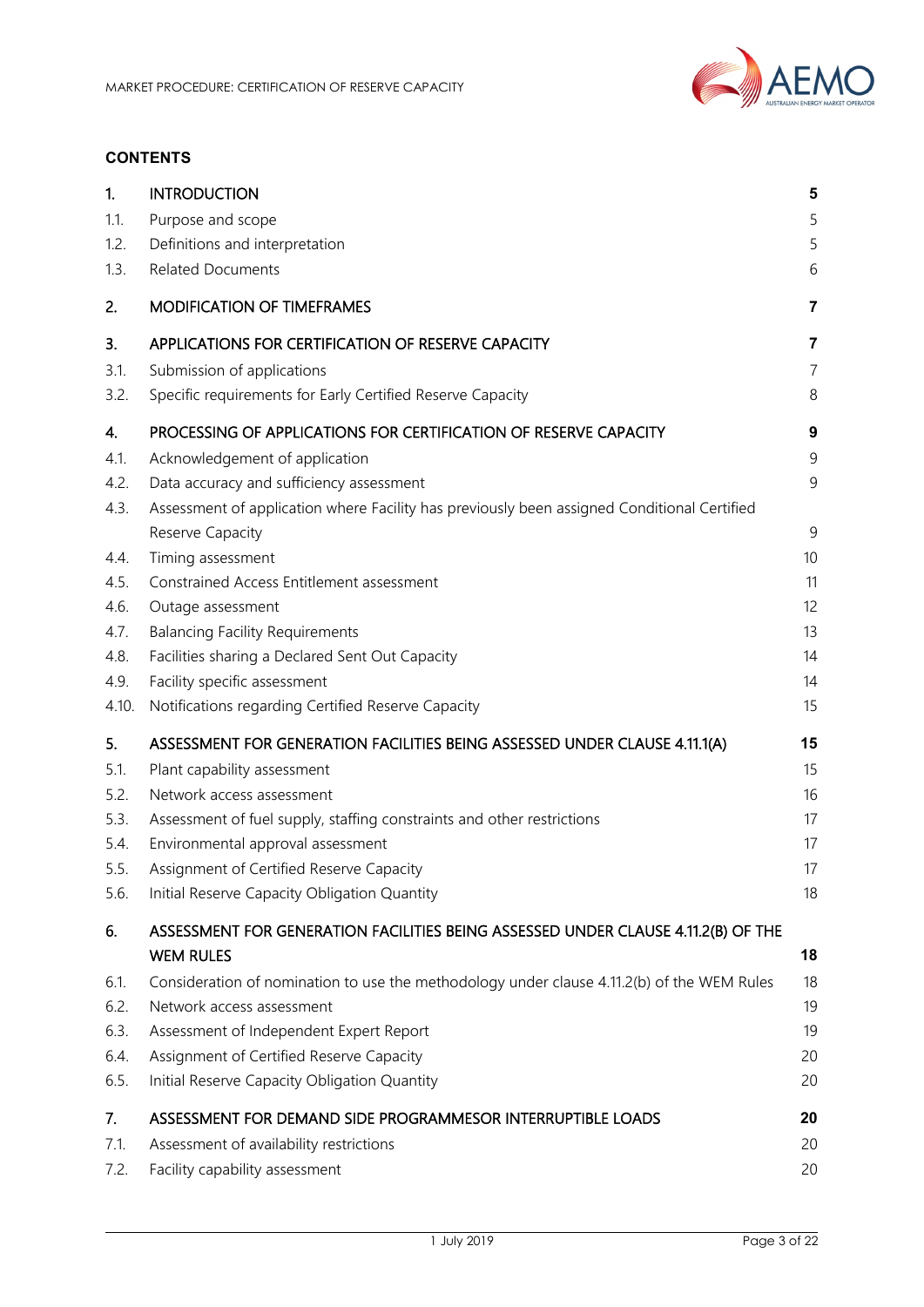

- 7.3. [Assignment of Certified Reserve Capacity](#page-20-0) 21
- 7.4. [Initial Reserve Capacity Obligation Quantity](#page-20-1) 21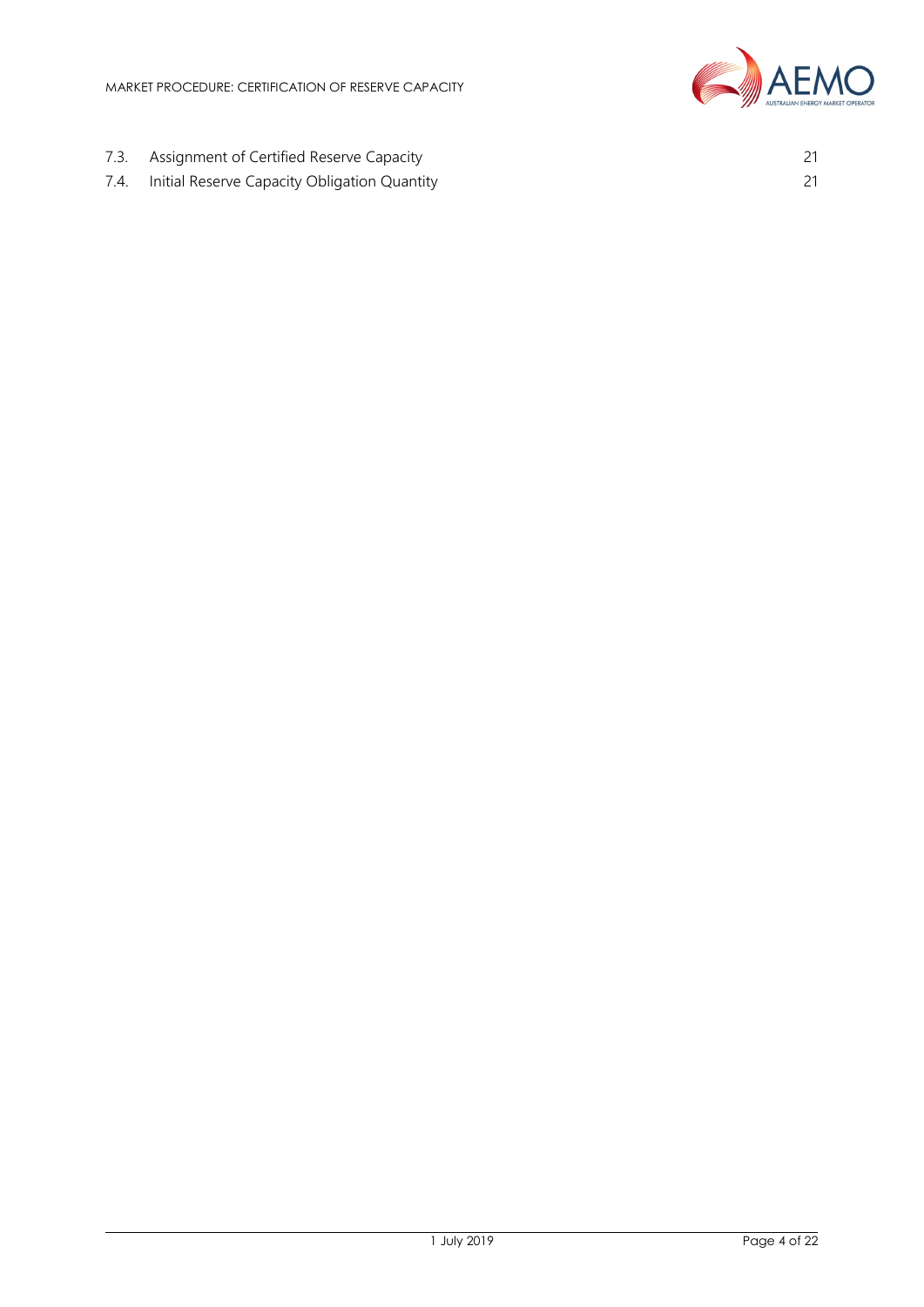

# <span id="page-4-0"></span>**1. INTRODUCTION**

### <span id="page-4-1"></span>**1.1. Purpose and scope**

- 1.1.1. This is the Certification of Reserve Capacity Procedure made under clauses 4.9.10 and 4.28C.15 of the Wholesale Electricity Market Rules (WEM Rules)
- 1.1.2. This Procedure has effect only for the purposes set out in the WEM Rules and the WEM Rules prevail over this Procedure to the extent of any inconsistency.
- 1.1.3. The Procedure describes the processes that:
	- (a) Market Participants must follow when applying for Certified Reserve Capacity [Clause 4.9.10(a)] or Early Certified Reserve Capacity [Clause 4.28C.15];
		- (i) Certified Reserve Capacity is assigned; and
		- (ii) Reserve Capacity Obligation Quantities are set [Clause 4.9.10(b)]; and
	- (b) AEMO must follow in processing an application for Certified Reserve Capacity, including how:
	- (c) AEMO must follow in approving Capacity Credits associated with Early Certified Reserve Capacity [Clause 4.28C.15].
- 1.1.4. This Procedure also specifies the format of data required to be submitted by a Market Participant applying for Certified Reserve Capacity [Clause 4.9.3(a)].
- 1.1.5. In this Procedure, where obligations are conferred on a Rule Participant, that Rule Participant must comply with the relevant obligations in accordance with clauses 2.9.7, 2.9.7A and 2.9.8 of the WEM Rules, as applicable.

#### <span id="page-4-2"></span>**1.2. Definitions and interpretation**

#### **Glossary**

Terms defined in the WEM Rules have the same meanings in this Procedure unless otherwise specified in this clause.

The words, phrases and abbreviations in the table below have the meanings set out opposite them in the table when used in this Procedure.

| Term                                          | <b>Definition</b>                                                                                                                                                                                                                                                                              |
|-----------------------------------------------|------------------------------------------------------------------------------------------------------------------------------------------------------------------------------------------------------------------------------------------------------------------------------------------------|
| <b>DSOC Owner</b>                             | In respect of Facilities sharing, or proposing to share, a Declared Sent Out<br>Capacity (DSOC), the party that holds, or proposes to hold, the access<br>arrangement to which the DSOC applies.                                                                                               |
| Temperature Dependence<br>Curve               | The information provided by a Market Participant under clause 4.10.1(e)(i) of<br>the WEM Rules with respect to a generation system other than an Intermittent<br>Generator, as detailed in the manufacturer's technical specifications or as<br>determined by an independent engineering firm. |
| Wholesale Electricity Market<br>System (WEMS) | An interface system that AEMO uses to administer and operate the Wholesale<br><b>Electricity Market</b>                                                                                                                                                                                        |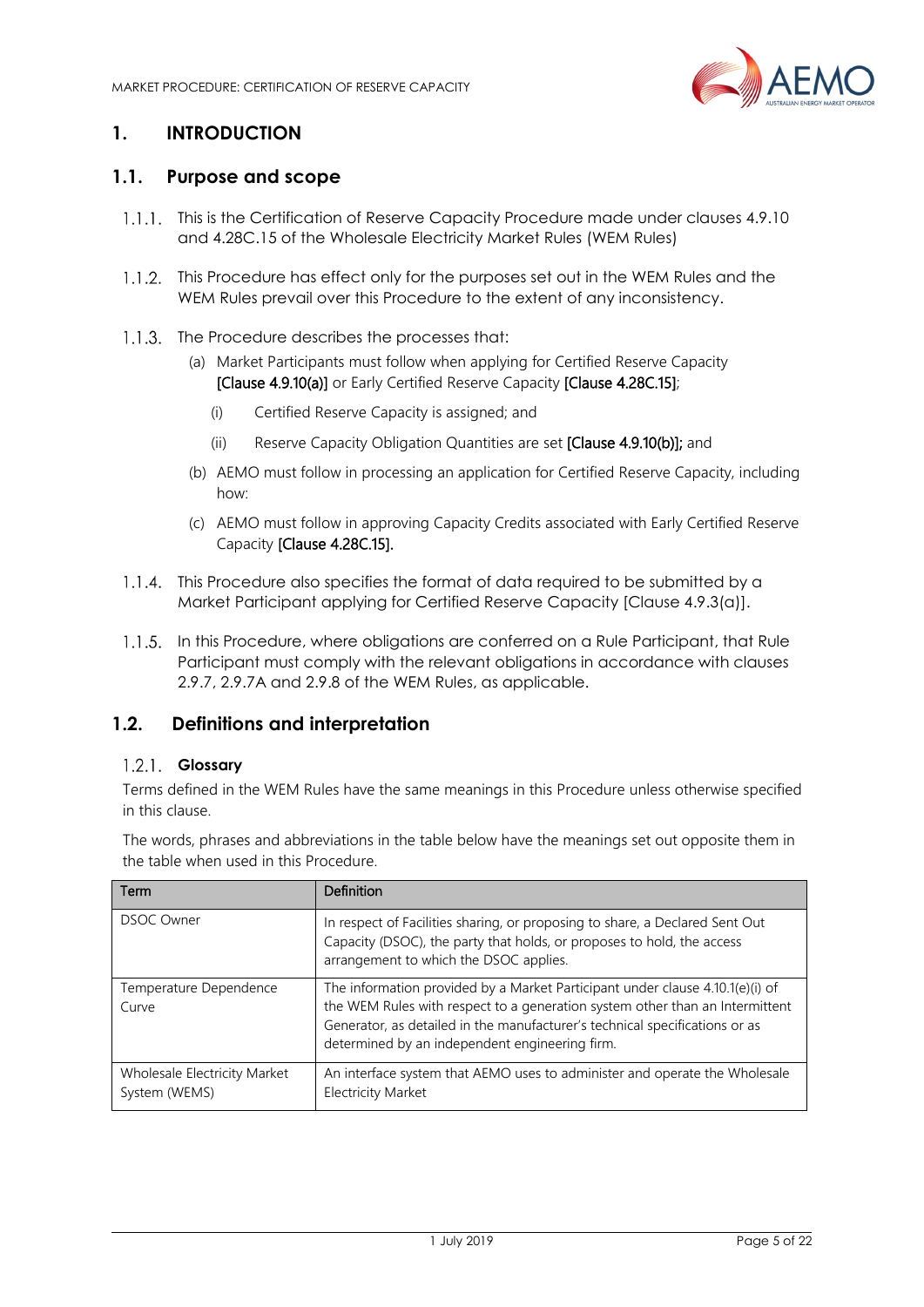

#### 1.2.2. Interpretation

The following principles of interpretation apply to this Procedure unless otherwise expressly indicated:

- (a) References to time are references to Australian Western Standard Time.
- (b) terms that are capitalised, but not defined in this Procedure, have the meaning given in the WEM Rules;
- (c) to the extent that this Procedure is inconsistent with the WEM Rules, the WEM Rules prevail to the extent of the inconsistency;
- (d) a reference to the WEM Rules or Market Procedures includes any associated forms required or contemplated by the WEM Rules or Market Procedures; and
- (e) words expressed in the singular include the plural and vice versa.

#### <span id="page-5-0"></span>**1.3. Related Documents**

-

The following Market Procedures, Power System Operation Procedures (PSOP) and market documents (available on the Market Web-Site<sup>[1](#page-5-1)</sup>) provide background information to this Procedure:

| Reference | Title                                                                              |
|-----------|------------------------------------------------------------------------------------|
| A         | Market Procedure: Balancing Facility Requirements                                  |
| B         | Market Procedure: Declaration of Bilateral Trades and the Reserve Capacity Auction |
|           | Market Procedure: Facility Registration, De-Registration and Transfer              |
| D         | Market Procedure: Notices and Communications                                       |
| Ε         | Market Procedure: Reserve Capacity Performance Monitoring                          |
| F         | Market Procedure: Reserve Capacity Security                                        |
| G         | Market Procedure: Reserve Capacity Testing                                         |
| H         | Market Procedure: Rule Participant Registration and De-Registration                |
|           | PSOP: Facility Outages                                                             |
|           | <b>WEMS MPI User Guide</b>                                                         |

<span id="page-5-1"></span><sup>&</sup>lt;sup>1</sup> Available at [http://aemo.com.au/Electricity/Wholesale-Electricity-Market-WEM/Procedures.](http://aemo.com.au/Electricity/Wholesale-Electricity-Market-WEM/Procedures)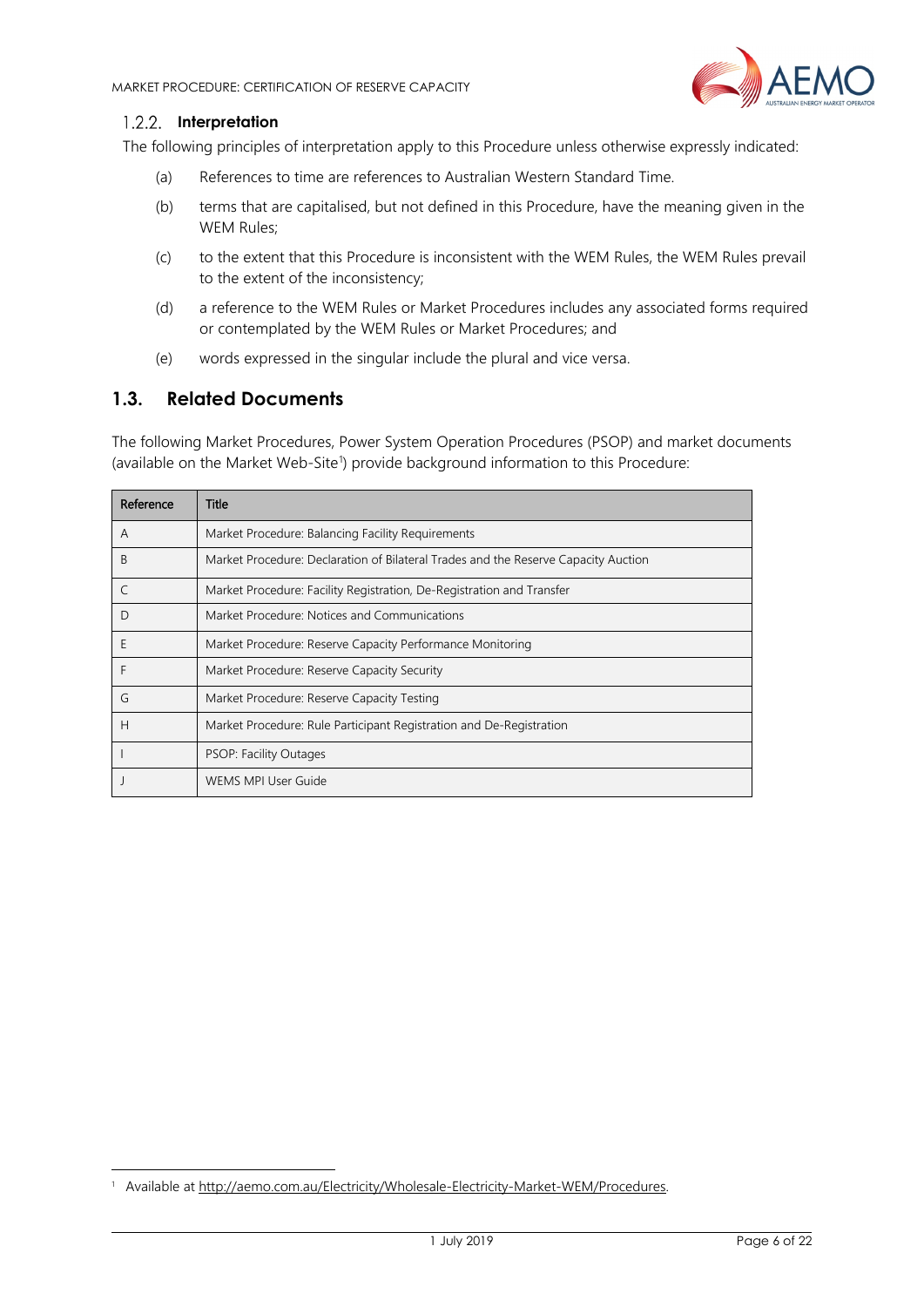

# <span id="page-6-0"></span>**2. MODIFICATION OF TIMEFRAMES**

- <span id="page-6-3"></span> $2.1.1$ AEMO may modify or extend the dates or times specified in this Procedure in relation to the Reserve Capacity Cycle outlined in clause 4.1 of the WEM Rules. If AEMO extends a date or time, then it must publish a notice of the modified or extended time or date on the Market Web Site, which must include when the modified or extended date or time takes effect **[Clause**] 4.1.32].
- AEMO may, in its sole discretion, modify or extend other dates or times in this Procedure to the extent permitted under the WEM Rules.

# <span id="page-6-1"></span>**3. APPLICATIONS FOR CERTIFICATION OF RESERVE CAPACITY**

#### <span id="page-6-2"></span>**3.1. Submission of applications**

- <span id="page-6-4"></span>A Market Participant may lodge an application for Certified Reserve Capacity including all  $3.1.1.$ supporting documentation as described in clause 4.10.1 of the WEM Rules in respect of a Reserve Capacity Cycle between:
	- (a) 9.00 AM on the first Business Day falling on or following 1 May of Year 1 of the Reserve Capacity Cycle; and
	- (b) 5.00 PM on the last Business Day falling on or before 1 July of Year 1 of the Reserve Capacity Cycle [Clauses 4.1.7, 4.1.11 and 4.9.1(a)]; or
	- (c) In accordance with any modified or extended dates as per step [2.1.1](#page-6-3)
- <span id="page-6-7"></span><span id="page-6-5"></span> $3.1.2.$ A Market Participant may lodge an application for Conditional Certified Reserve Capacity for a future Reserve Capacity Cycle at any time prior to 9:00 AM on the first Business Day falling on or following 1 May of Year 1 of the Reserve Capacity Cycle to which the application relates [Clauses 4.1.7(b) and 4.9.1(b)].
- <span id="page-6-6"></span> $3.1.3$ A Market Participant with a Facility that meets the criteria outlined in clause 4.28C.1 of the WEM Rules may lodge an application for Early Certified Reserve Capacity at any time before 1 January of Year 1 of the Reserve Capacity Cycle to which the application relates [Clause 4.28C.2]. Each application for Early Certified Reserve Capacity must relate to a single future Reserve Capacity Cycle [Clause 4.28C.3].
- $3.1.4.$ Before submitting an application for a Facility under step [3.1.1,](#page-6-4) [3.1.2](#page-6-5) or [3.1.3,](#page-6-6) an applicant must ensure that it is registered as a Market Participant. [Clause 4.28C.3]
- $3.1.5.$ A Market Participant may then apply for certification of Reserve Capacity if [Clause 4.8.1]:
	- (a) the Facility is a Registered Facility other than a Network; or
	- (b) the Facility is not a Registered Facility, but the Market Participant intends to have the Facility registered as a Registered Facility other than a Network by the commencement date of the Reserve Capacity Obligations for the relevant Reserve Capacity Cycle as specified in clause 4.1.26.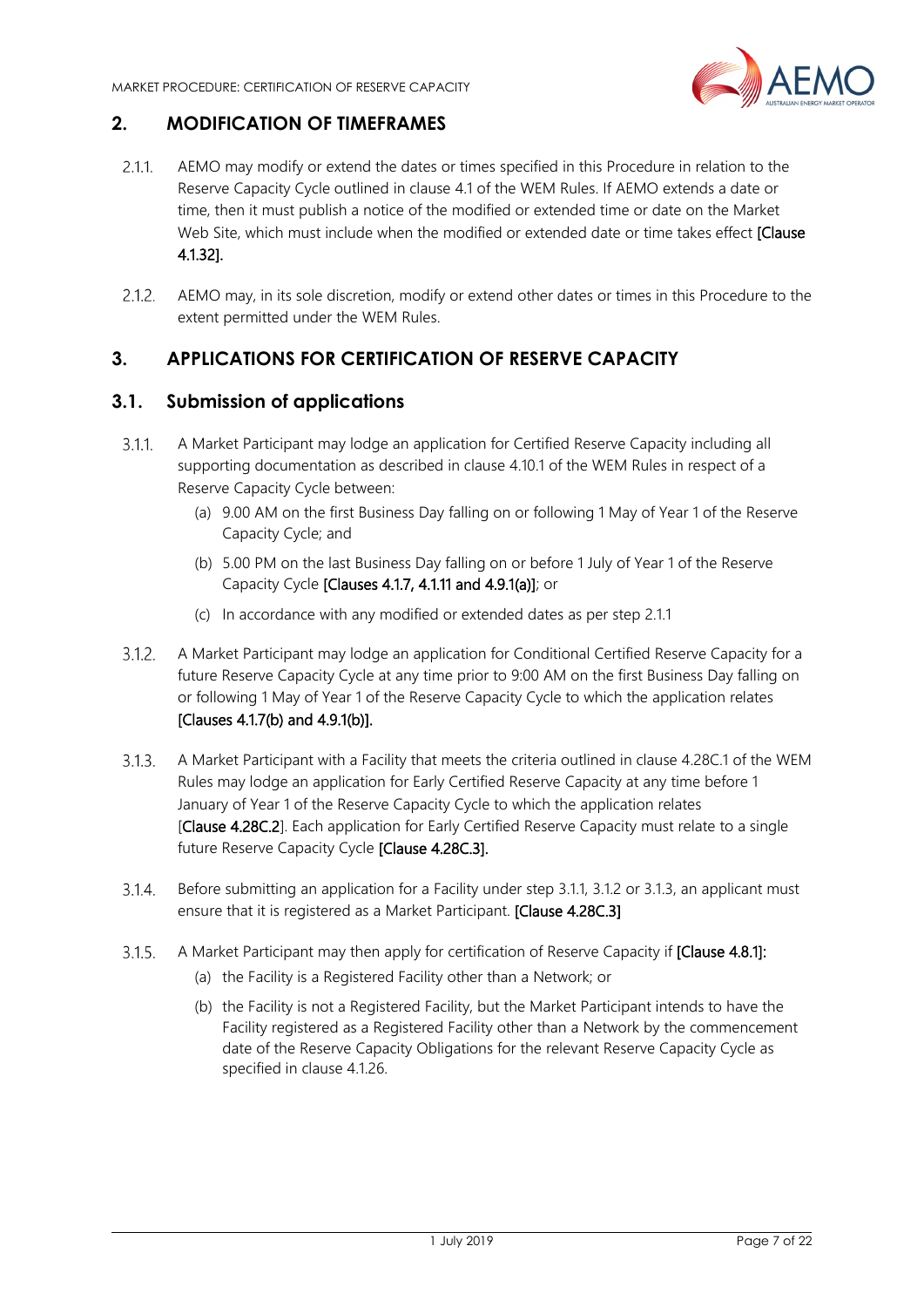

- $3.1.6.$ If the Facility is not a Registered Facility then the Market Participant must ensure the Facility name is registered in WEMS for the purposes of the Certified Reserve Capacity application in accordance with the Market Procedure: Facility Registration, De-Registration and Transfer. Registration of a Facility name in WEMS is an administrative process that is separate from the process of registering the Facility as a Registered Facility under the WEM Rules.
- <span id="page-7-2"></span> $3.1.7.$ A Market Participant who lodges an application for Certified Reserve Capacity for a Facility must provide the information specified in clause 4.9.3 of the WEM Rules to AEMO. The format for the data specified in clause 4.10.1 that must be provided [Clause 4.9.3(a)] is set out in step [3.1.8](#page-7-1) below. The information provided for each Facility must be accurate for the relevant Reserve Capacity Cycle. Further details on supporting information requirements are indicated by 'mandatory' and 'optional' submission fields in the application for Certified Reserve Capacity in WEMS.
- <span id="page-7-1"></span> $3.1.8.$ A Market Participant must lodge an application for Certified Reserve Capacity, including any supporting documentation, through WEMS. Participants must include documentation for all mandatory submission fields and may include documentation for the optional submission fields where appropriate. Supporting documentation may be submitted in any of the following formats:
	- (a) compressed ZIP files (where the files in the archive must be in any of the formats listed below);
	- (b) Microsoft Office (.xlsx, .xls, .docx, doc, pptx or .ppt);
	- (c) Adobe PDF;
	- (d) .txt or .csv; or
	- (e) common image formats (.jpg, .png, .gif, .bmp).

# <span id="page-7-0"></span>**3.2. Specific requirements for Early Certified Reserve Capacity**

- $3.2.1$ In addition to the requirements of step [3.1.7,](#page-7-2) an application for Early Certified Reserve Capacity must:
	- (a) relate to a single future Reserve Capacity Cycle [Clause 4.28C.3]; and
	- (b) state that the applicant intends to trade all assigned Certified Reserve Capacity bilaterally as defined in clause 4.14.2 of the WEM Rules [Clause 4.28C.4].
- $3.2.2.$ An applicant for Early Certified Reserve Capacity must, within 30 Business Days of receiving the notification under step 4.10.1(b), ensure that AEMO holds the benefit of a Reserve Capacity Security equal to 25 percent of the Benchmark Reserve Capacity Price included in the most recent Request for Expressions of Interest at the specified time and date, multiplied by an amount equal to the amount of Early Certified Reserve Capacity assigned to the Facility under step 4.10.1(b) [Clauses 4.28C.8 and 4.28C.9]. For further details of the process refer to the Market Procedure for Reserve Capacity Security.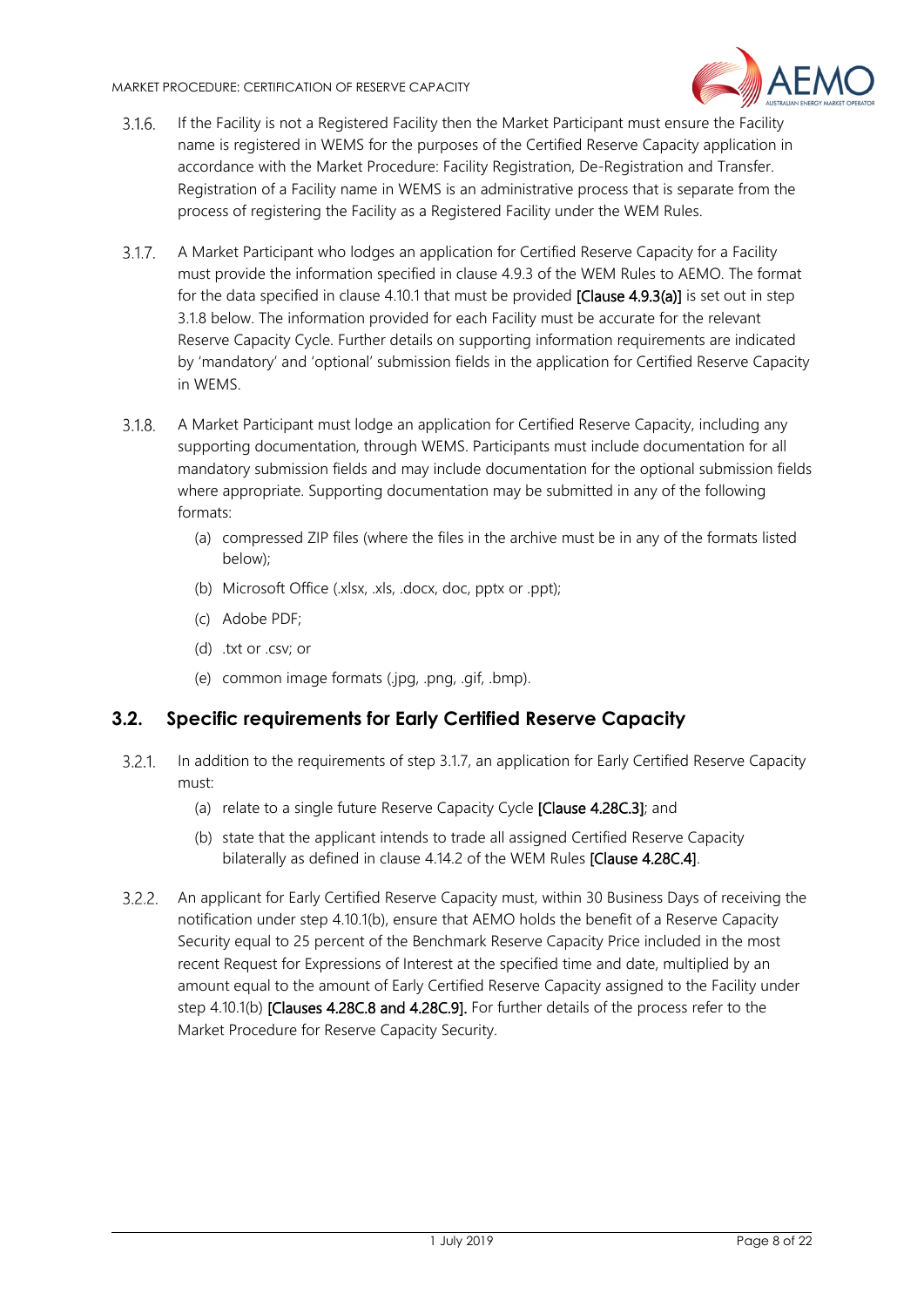

# <span id="page-8-0"></span>**4. PROCESSING OF APPLICATIONS FOR CERTIFICATION OF RESERVE CAPACITY**

# <span id="page-8-1"></span>**4.1. Acknowledgement of application**

- <span id="page-8-4"></span>AEMO must notify each applicant for Certified Reserve Capacity that its application has been  $4.1.1$ received within one Business Day [Clause 4.9.6]. This notification is automated and provided through WEMS.
- $4.1.2$ An applicant must contact AEMO and arrange to resubmit its application for Certified Reserve Capacity where it has not received a notification of receipt of the application within the timeframe in step [4.1.1.](#page-8-4) The application resubmission must be made during the applicable lodgement period specified in step[s 3.1.1,](#page-6-4) [3.1.2](#page-6-5) or [3.1.3](#page-6-6) or as modified by AEMO under step [2.1.1](#page-6-3) and in accordance with clause 4.1.11 of the WEM Rules [Clause 4.9.7].

# <span id="page-8-2"></span>**4.2. Data accuracy and sufficiency assessment**

- <span id="page-8-5"></span> $4.2.1$ AEMO must check that:
	- (a) all required information has been provided;
	- (b) the information provided is of sufficient detail; and
	- (c) supporting information has been provided in respect of the capacity of the Facility.
- A complete application with all supporting documentation for a submission must be provided prior to the application deadline specified in step [3.1.1](#page-6-4)[b\)](#page-6-7) [Clause 4.1.11]. The supporting information required is described in clause 4.10 of the WEM Rules.
- $4.2.3.$ Where AEMO, following its assessment in step [4.2.1,](#page-8-5) requires clarification of the information provided originally and/or further information to process the application:
	- (a) AEMO must as soon as practicable request clarification or further information; and
	- (b) The applicant must respond to the request as soon as practicable and limit any information provided to the scope of AEMO's request.

# <span id="page-8-3"></span>**4.3. Assessment of application where Facility has previously been assigned Conditional Certified Reserve Capacity**

- Where a Market Participant re-lodges an application for Certified Reserve Capacity for a Facility  $4.3.1.$ that has previously been assigned Conditional Certified Reserve Capacity, AEMO must check whether the:
	- (a) application is consistent with the information used to assign the Conditional Certified Reserve Capacity; and
	- (b) information remains correct as at 5:00 pm on the last Business Day falling on or before 1 July of Year 1 for that future Reserve Capacity Cycle [Clause 4.9.5].
- <span id="page-8-6"></span>4.3.2. A re-lodged application for Certified Reserve Capacity must include [Clause 4.10.1(bA)]:
	- (a) evidence of an Arrangement for Access or evidence that the Market Participant has accepted an Access Proposal from the relevant Network Operator made in respect of the Facility;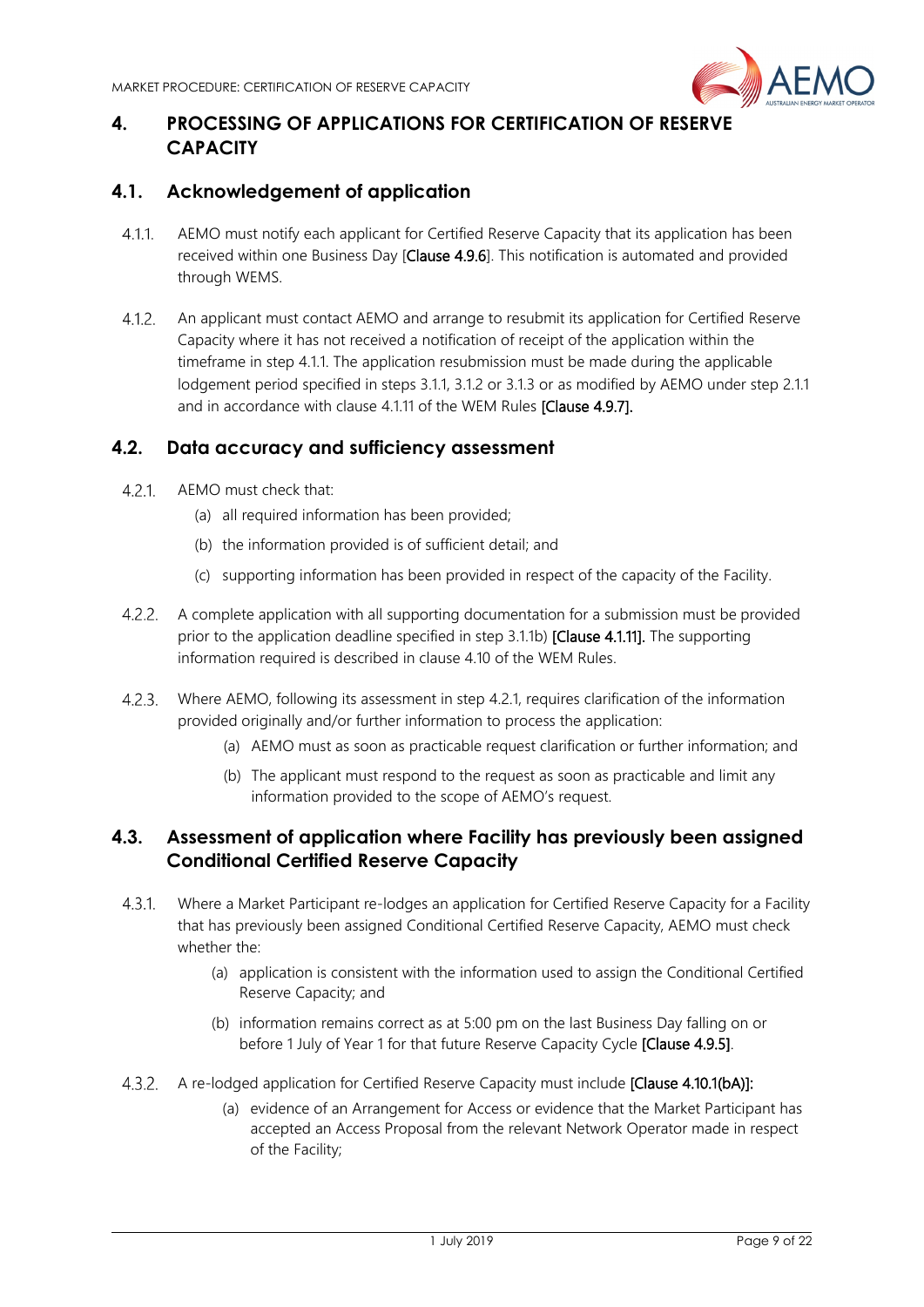

- (b) evidence that the Facility will be entitled to have access from a specified date;<sup>[2](#page-9-2)</sup>
- (c) where the Facility is not a Constrained Access Facility, evidence of the level of unconstrained network access associated with the Arrangement for Access or Access Proposal referred to in clause 4.10.1(bA)(i) of the WEM Rules;
- (d) where relevant, whether the Facility is a Constrained Access Facility; and
- (e) details of any constraints that may apply.
- Where a re-lodged application does not include details of network access as required under step [4.3.2,](#page-8-6) AEMO must reject the application on the basis that the Market Participant has not provided all the information required under clause 4.10.1(bA) of the WEM Rules.
- Where AEMO determines that a re-lodged application for Certified Reserve Capacity:
	- (a) is consistent with the information used to assign the Conditional Certified Reserve Capacity;
	- (b) is correct; and
	- (c) provides details of network access required under step [4.3.2,](#page-8-6)

AEMO must confirm the Certified Reserve Capacity, Reserve Capacity Obligation Quantity and the Reserve Capacity Security levels. For an Intermittent Generator, the level of Certified Reserve Capacity must be re-calculated in accordance with clause 4.11.2(b) of the WEM Rules [Clause 4.9.5(c)].

- Where AEMO determines that:
	- (a) a re-lodged application is inconsistent with the information used to assign the Conditional Certified Reserve Capacity; or
	- (b) the information in the re-lodged application is inaccurate,

AEMO must disregard the Conditional Certified Reserve Capacity when processing the application [Clause 4.9.5(d)].

#### <span id="page-9-0"></span>**4.4. Timing assessment**

<span id="page-9-1"></span>-

4.4.1. AEMO must not assign Certified Reserve Capacity to a Facility that<sup>[3](#page-9-3)</sup>:

- (a) is not operational or is not scheduled to commence operation for the first time so as to meet its Reserve Capacity Obligations by 1 October of Year 3 of the relevant Reserve Capacity Cycle [Clause 4.11.1(c)(ii)]; or
- (b) will cease operation permanently, and hence cease to meet Reserve Capacity Obligations, earlier than 1 August of Year 4 of the relevant Reserve Capacity Cycle [Clause 4.11.1(c)(iii)]; or
- (c) is not expected to be a Registered Facility by the time its Reserve Capacity Obligations for the Reserve Capacity Cycle would take effect [Clause 4.11.1(f)].

<span id="page-9-2"></span> $2$  The specified date must be prior to when the Facility, or part of the Facility, will have completed all Commissioning Tests and be capable of meeting Reserve Capacity Obligations in full **[Clause 4.10.1(c)(iii)(7)**].<br><sup>3</sup> For a full list of circumstances where AEMO must not assign Certified Reserve Capacity, or where AEMO may assign Certified

<span id="page-9-3"></span>Reserve Capacity but must not exceed specified limits, see clause 4.11.1 of the WEM Rules.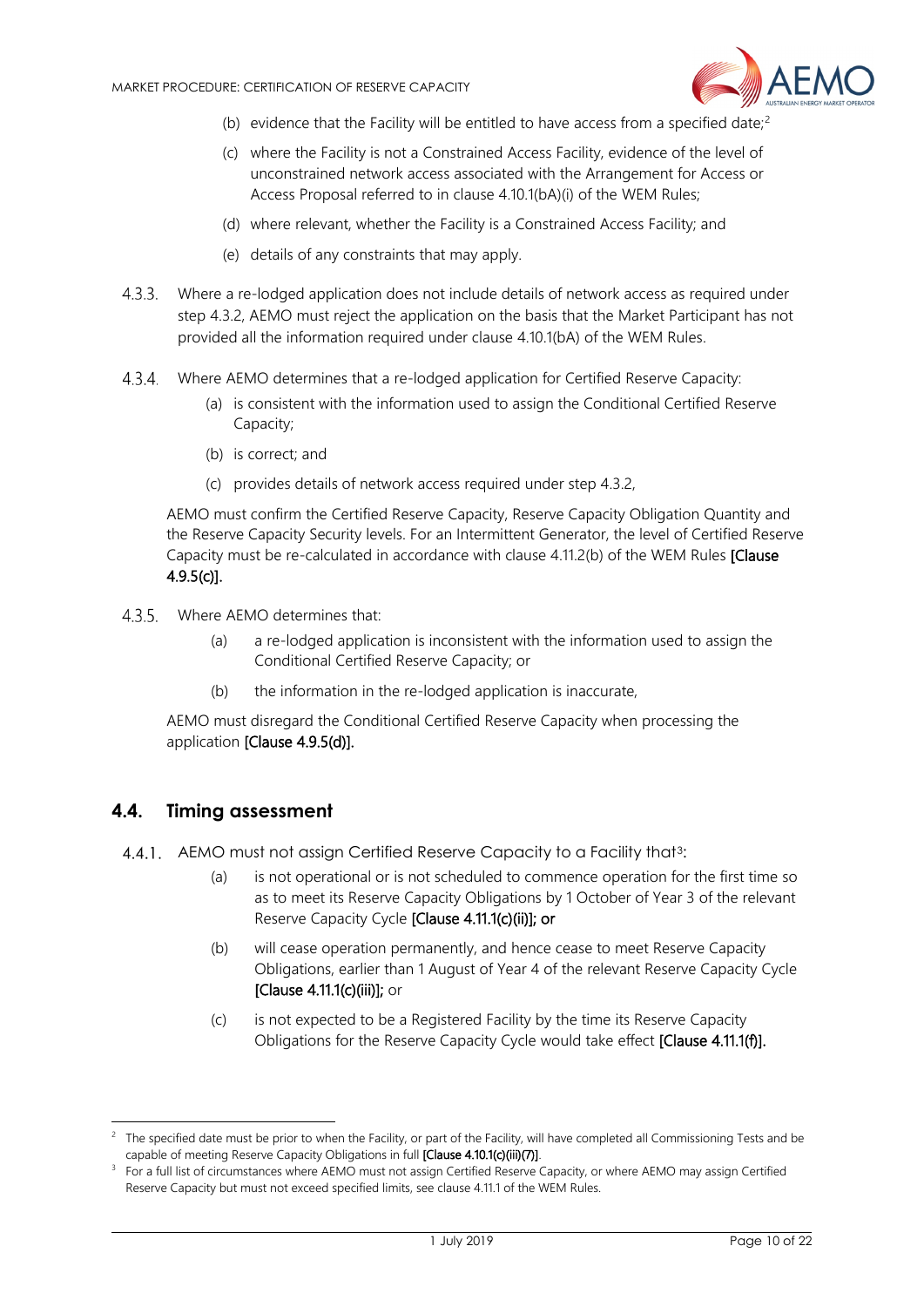

## **4.5. Constrained Access Entitlement assessment**

- <span id="page-10-0"></span>Where a Market Participant provides information under clause 4.10.1(bA) of the WEM Rules that  $4.5.1$ a Facility is a Constrained Access Facility, AEMO must request the Network Operator to determine the Constrained Access Entitlement for the Facility [Clause 4.10A.1].
- AEMO may confirm with the Network Operator that the information provided by the Market Participant under ste[p 4.5.1](#page-10-0) is complete, accurate and up to date [Clause 4.11.5].
- $4.5.3.$ Where there is any inconsistency between the information provided under steps 4.5.1 and 4.5.2, the requirement for AEMO to request the Network Operator to determine the Constrained Access Entitlement for the relevant Facility under clause 4.10A.1 of the WEM Rules will be based on the confirmation provided by the Network Operator [Clause 4.10A.2].
- Where the Network Operator requires information from AEMO to determine the Constrained Access Entitlement for a Constrained Access Facility, AEMO must [Clause 4.10A.6]:
	- (a) where the information is reasonably available to it and within two Business Days of a request from the Network Operator, provide the Network Operator with any information requested by the Network Operator irrespective of the confidentiality status of that information under the WEM Rules; and
	- (b) inform the Network Operator of the confidentiality status of the information provided.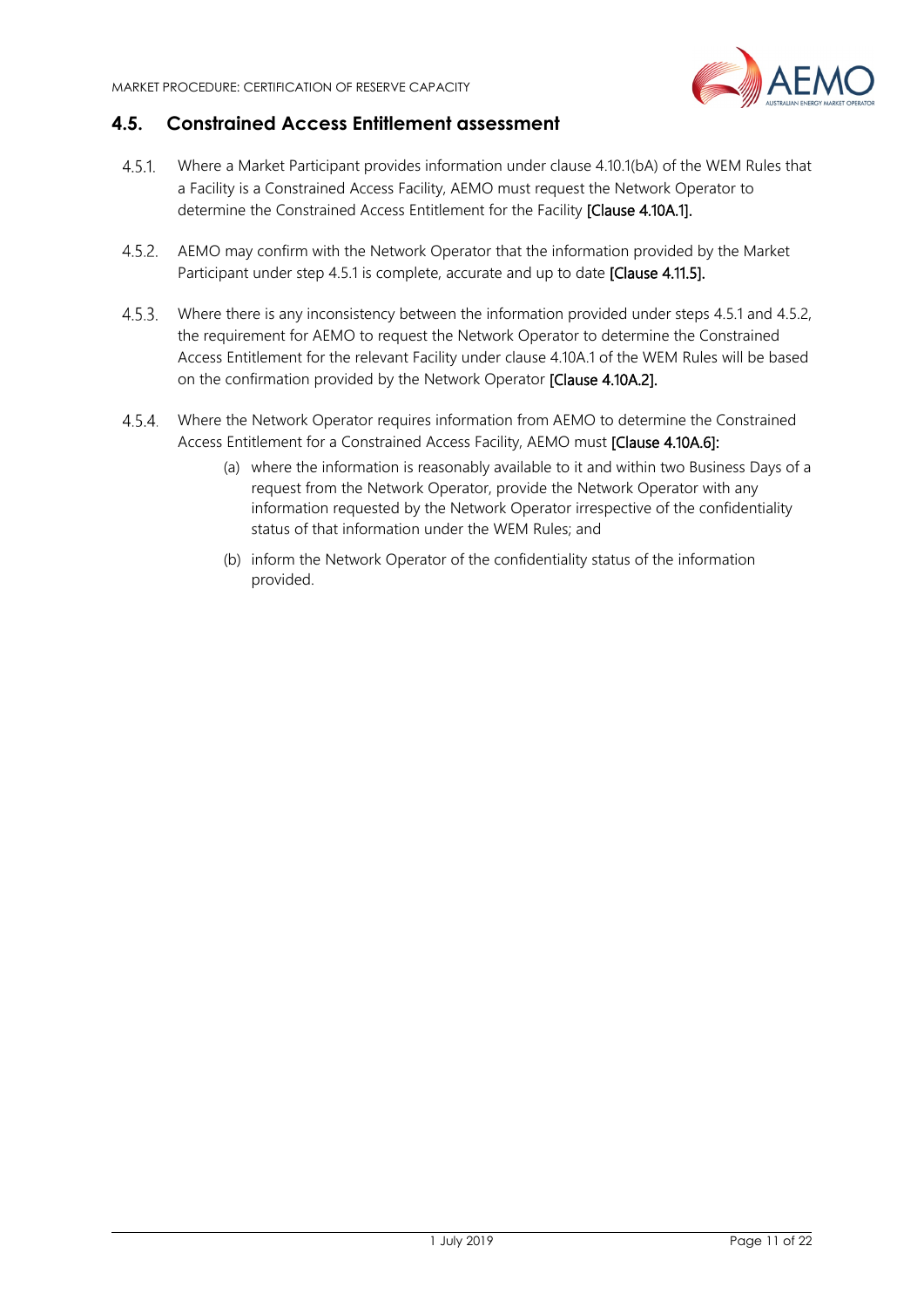

# <span id="page-11-0"></span>**4.6. Outage assessment**

- <span id="page-11-1"></span>4.6.1 AEMO must identify [Clause 4.11.1(h)]:
	- (a) each Facility that has been in Commercial Operation for at least 36 months with Forced Outage or combined Forced Outage and Planned Outage (outage) rates greater than the applicable percentage specified in the table in clause 4.11.1D of the WEM Rules, over the preceding 36 months; and
	- (b) each Facility that has been in Commercial Operation for less than 36 months, or is yet to commence Commercial Operation, where AEMO has cause to believe that the Facility is likely to have outage rates greater than the applicable percentage specified in the table in clause 4.11.1D of the WEM Rules over the first 36 months of Commercial Operation.
- For the purpose of step [4.6.1,](#page-11-1) AEMO must calculate the Planned Outage rate and Forced Outage rate for each Facility in accordance with the Power System Operation Procedure: Facility Outages [Clause 4.11.1(h)].
- <span id="page-11-2"></span>For each Facility identified in step [4.6.1,](#page-11-1) AEMO must notify the applicant that its Facility has exceeded the relevant outage rates, or that AEMO has reason to believe that the Facility is likely to exceed the relevant outage rates, as applicable. This notification must be provided to the applicant at least 15 Business Days prior to the deadline in ste[p 4.10.1.](#page-14-3) When assessing whether a Facility is likely to exceed the relevant outage rates, AEMO may consider factors including, but not limited to, information provided by the Market Participant in its Certified Reserve Capacity application and historical outage requests.
- <span id="page-11-4"></span>Each notification issued under step [4.6.3](#page-11-2) may include a request for information from the applicant in relation to the present and future performance of the Facility, including:
	- (a) reasons for the outages;
	- (b) the steps being taken, or that have been taken, to reduce the level of outages; and
	- (c) the expected level of future outages.
- <span id="page-11-3"></span>4.6.5. Subject to clauses 4.11.1B and 4.11.1C of the WEM Rules, AEMO may decide not to assign any Certified Reserve Capacity to a Facility identified in step [4.6.1,](#page-11-1) or to assign a lesser quantity of Certified Reserve Capacity to such a Facility than it would otherwise assign in accordance with clause 4.11.1 of the WEM Rules [Clause 4.11.1(h)].
- $4.6.6.$ In making a decision under step [4.6.5,](#page-11-3) and without limiting the ways in which AEMO may inform itself in either case, AEMO may [Clause 4.11.1B]:
	- (a) use any information provided under step [4.6.4;](#page-11-4)
	- (b) seek such additional information from the Market Participant that AEMO considers is relevant to the exercise of its discretion;
	- (c) use information provided in reports related to the Facility submitted by:
		- i. the Market Participant specified under clause 4.27.3 of the WEM Rules; and
		- ii. any other person under clause 4.27.6 of the WEM Rules; and
	- (d) consult with any person AEMO considers suitably qualified to provide an opinion or information on issues relevant to the exercise of AEMO's discretion.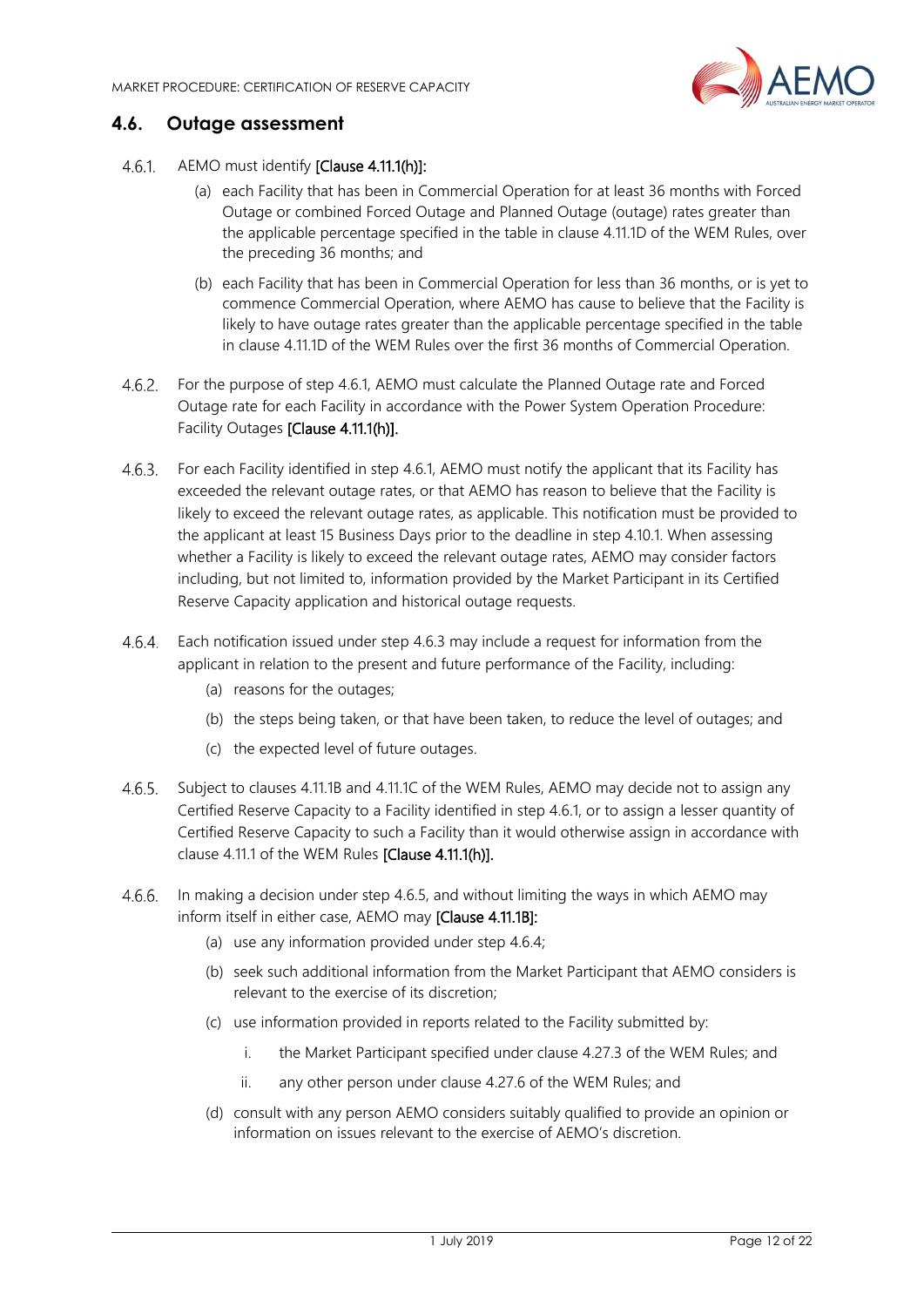

- 4.6.7. In making a decision under step [4.6.5,](#page-11-3) AEMO [Clause 4.11.1C]:
	- (a) must be satisfied that its decision would not, on balance, be contrary to the Wholesale Market Objectives;
	- (b) may:
		- (i) consider the extent to which the Reserve Capacity that can be provided by the Facility is necessary to meet the Reserve Capacity Target;
			- (A) the size of the Facility;
			- (B) the operational characteristics of the Facility;
			- (C) the extent to which the Facility contributes to Power System Security or Power System Reliability through fuel diversity or location; and
			- (D) the demonstrated reliability of the Facility;
		- (ii) consider whether the Reserve Capacity provided by the Facility is of material importance to the South West Interconnected System (SWIS), having regard to:
		- (iii) assess the effectiveness of strategies undertaken by the applicant in the previous three years to reduce outages, and consider the likelihood that strategies proposed by the applicant to maximise the availability of the Facility in the relevant Reserve Capacity Cycle will be effective;
		- (iv) consider whether a decision to not assign Certified Reserve Capacity to the Facility is likely to result in a material decrease in competition in at least one market;
		- (v) consider any positive or negative impacts on the long term price of electricity supplied to consumers that might arise if Certified Reserve Capacity was not assigned to the Facility; and
		- (vi) consider any other matter AEMO determines to be relevant.
- Where AEMO determines under step [4.6.5](#page-11-3) to not assign Certified Reserve Capacity to a Facility, or to assign a lesser quantity than it would otherwise assign in accordance with clause 4.11.1 of the WEM Rules, it must notify the applicant of its decision and the reasons for its decision in accordance with the timeframes outlined in ste[p 4.10.1](#page-14-3) of this procedure. Otherwise, AEMO must continue to assess the application in accordance with the WEM Rules and this Market Procedure.
- AEMO must publish the reasons for the decision made under step [4.6.5](#page-11-3) on the Market Web Site to the extent those reasons do not contain confidential information [Clause 4.11.1A].

#### <span id="page-12-0"></span>**4.7. Balancing Facility Requirements**

AEMO must not assign Certified Reserve Capacity to a Balancing Facility with a rated capacity  $4.7.1$ equal to or greater than 10 MW unless AEMO is satisfied the Facility is likely to be able to meet the Balancing Facility Requirements specified in the Market Procedure: Balancing Facility Requirements [Clause 4.11.12].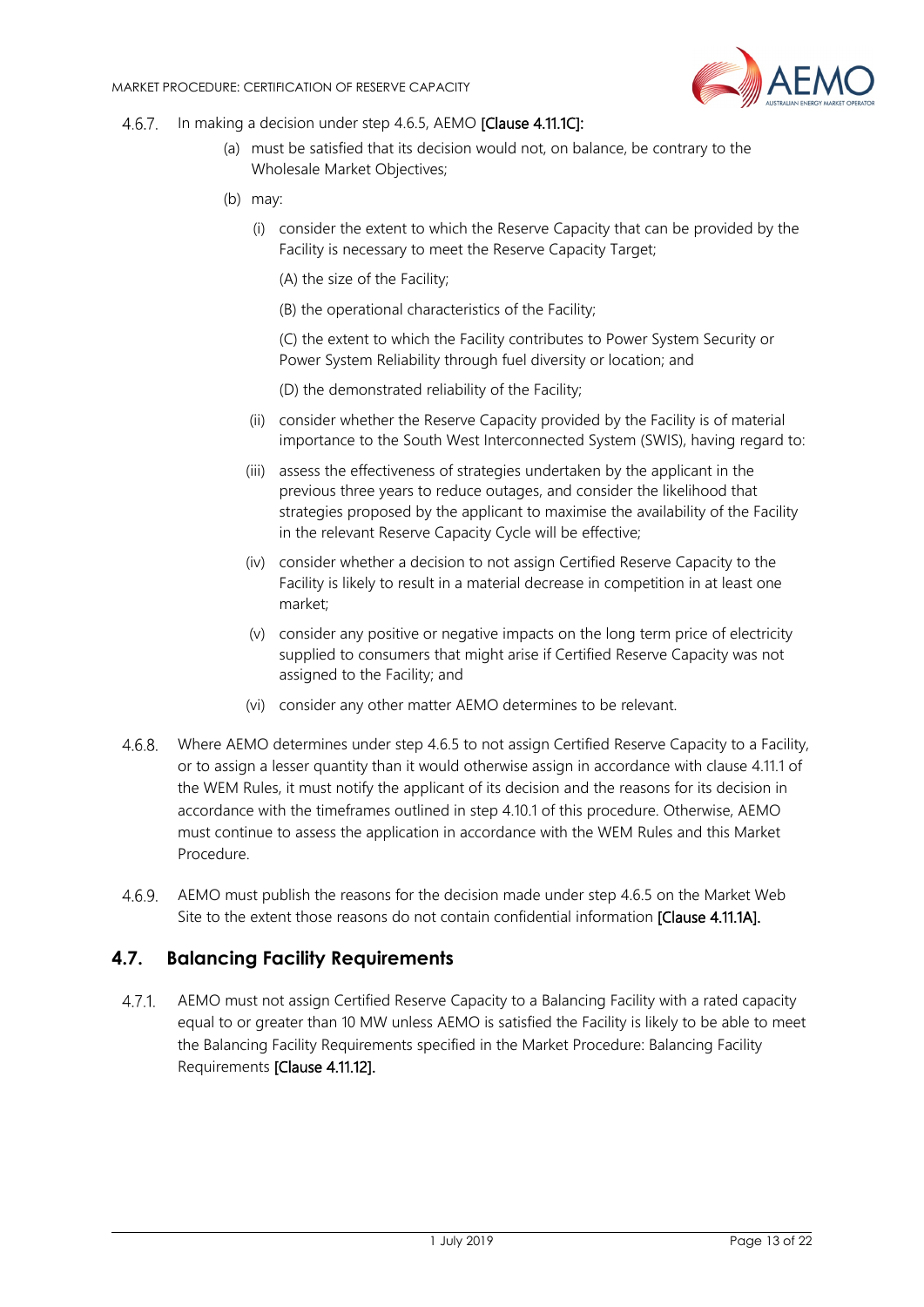

# <span id="page-13-0"></span>**4.8. Facilities sharing a Declared Sent Out Capacity**

- <span id="page-13-3"></span><span id="page-13-2"></span>4.8.1 If AEMO receives applications for Certified Reserve Capacity for a Reserve Capacity Cycle for two or more generation Facilities that share a Declared Sent Out Capacity (DSOC) in an access arrangement, it must:
	- (a) request that each relevant applicant provides AEMO details of how the DSOC will be shared among the Facilities; and
	- (b) limit the total quantity of Certified Reserve Capacity assigned to the Facilities so that it does not exceed the DSOC quantity [Clause 4.11.1(bB)].
- <span id="page-13-4"></span>If a Market Participant receives a request described in step [4.8.1](#page-13-2)[a\),](#page-13-3) the Market Participant must use its best endeavours to ensure that the DSOC Owner provides a written response to AEMO within five Business Days. The response must:
	- (a) be signed:
		- i. if the DSOC Owner is a company as defined in the *Corporations Act 2001*, in accordance with section 127 of the Corporations Act 2001;
		- ii. if the DSOC Owner is a Market Participant but not a company as defined in the Corporations Act, by an Authorised Officer nominated by the Market Participant; or
		- iii. otherwise, in a manner reasonably acceptable to AEMO; and
	- (b) identify, for each Facility proposed to share the DSOC, the level of network access that will be available for use by that Facility in the relevant Capacity Year.
- If AEMO receives a response from the DSOC Owner to a request sent in step [4.8.1](#page-13-2)[a\)](#page-13-3) that meets the requirements in step [4.8.2,](#page-13-4) then AEMO must:
	- (a) within one Business Day, acknowledge receipt of the response by email; and
	- (b) for each affected Facility:
		- i. within one Business Day, notify the Market Participant by email of the share of the DSOC assigned to the Facility by the DSOC Owner; and
		- ii. for the purposes of steps [5.2.2](#page-15-1) and [6.2.2,](#page-18-2) replace the level of network access provided in the application for Certified Reserve Capacity with the level specified for the Facility by the DSOC Owner in its response.
- 4.8.4. If AEMO does not receive a response from the DSOC Owner to a request sent in step [4.8.1](#page-13-2)[a\)](#page-13-3) that meets the requirements in step [4.8.2,](#page-13-4) then AEMO must reject all the applications referred to in the request on the grounds the applications do not meet the requirements under clause 4.10.1(bA) of the WEM Rules.

#### <span id="page-13-1"></span>**4.9. Facility specific assessment**

- $4.9.1.$ In addition to the requirements above, AEMO must further assess applications for Certified Reserve Capacity in accordance with:
	- (a) step [5,](#page-14-1) for a Scheduled Generator that has nominated to use the methodology described in clause 4.11.1(a) of the WEM Rules;
	- (b) step [6,](#page-17-1) for Intermittent Generators and other generation facilities that have nominated to use the methodology described in clause 4.11.2(b) of the WEM Rules; and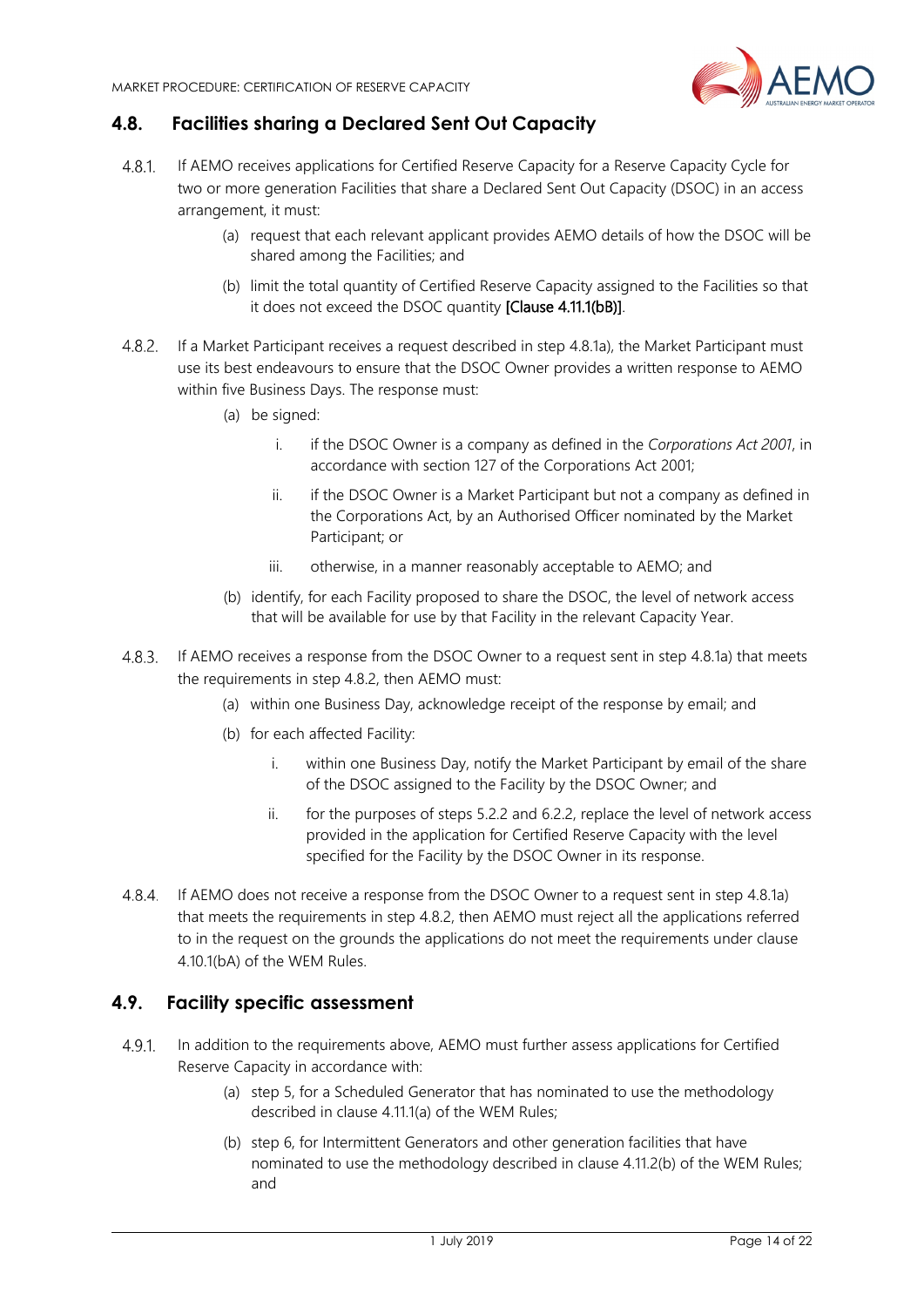

- (c) step [6.5.2,](#page-19-5) for Demand Side Programmes and Interruptible Loads.
- When assessing applications for Certified Reserve Capacity AEMO must apply the principles of clause 4.11.1 of the WEM Rules as a whole, and steps 5, 6 and 7 are not intended to limit AEMO's assessment.

### <span id="page-14-0"></span>**4.10. Notifications regarding Certified Reserve Capacity**

- <span id="page-14-3"></span>AEMO must notify each applicant for Certified Reserve Capacity of the quantity of Certified Reserve Capacity or Conditional Certified Reserve Capacity assigned to each Facility and the initial Reserve Capacity Obligation Quantity set for the Facility:
	- (a) (for the current Reserve Capacity Cycle) by 5.00 PM on the last Business Day on or before 19 August of Year 1 of that Reserve Capacity Cycle [Clauses 4.9.8(a) and 4.1.12]; or
	- (b) (for a future Reserve Capacity Cycle in the case of an application for Conditional Certified Reserve Capacity or Early Certified Reserve Capacity) within 90 days of AEMO receiving the application [Clause 4.28C.7],

or as extended under step [2.1.1.](#page-6-3) 

- <span id="page-14-4"></span>AEMO must decide whether or not to assign Certified Reserve Capacity to a Facility in respect of a Reserve Capacity Cycle, and if so, the quantity to be assigned [Clause 4.9.9]. If AEMO assigns Certified Reserve Capacity to a Facility, the notification provided in step [4.10.1](#page-14-3) must include the information specified in clause 4.9.9 of the WEM Rules. The notification to applicants may be provided through WEMS.
- <span id="page-14-5"></span>Following a notification under step [4.10.2,](#page-14-4) a Market Participant may request AEMO to provide the calculations upon which AEMO's assigned Certified Reserve Capacity determinations are based [Clause 4.9.9(e)].
- If AEMO receives a request under step [4.10.3,](#page-14-5) AEMO will endeavour to provide the Market Participant with the calculations upon which its determinations are based within 10 Business Days of receiving the request.
- AEMO must notify each applicant for Early Certified Reserve Capacity of the quantity assigned (within 90 days of receipt of the application), the initial Reserve Capacity Obligation Quantity and, provided the Reserve Capacity Security has been provided to AEMO, the quantity of Capacity Credits assigned to the Facility [Clauses 4.28C.6, 4.28C.7 and 4.28C.10].

# <span id="page-14-1"></span>**5. ASSESSMENT FOR GENERATION FACILITIES BEING ASSESSED UNDER CLAUSE 4.11.1(a)**

#### <span id="page-14-2"></span>**5.1. Plant capability assessment**

<span id="page-14-6"></span> $5.1.1.$ AEMO must determine its reasonable expectation of capacity likely to be available, after netting off capacity required to serve Intermittent Loads, embedded loads and Parasitic Loads, for each Facility for Peak Trading Intervals on Business Days in the period from the Trading Day starting on 1 October of Year 3 of the Reserve Capacity Cycle until the end of July of Year 4 of the Reserve Capacity Cycle, assuming an ambient temperature of 41°C [Clause 4.11.1(a)]. This requirement is subject to clause 4.11.2 of the WEM Rules.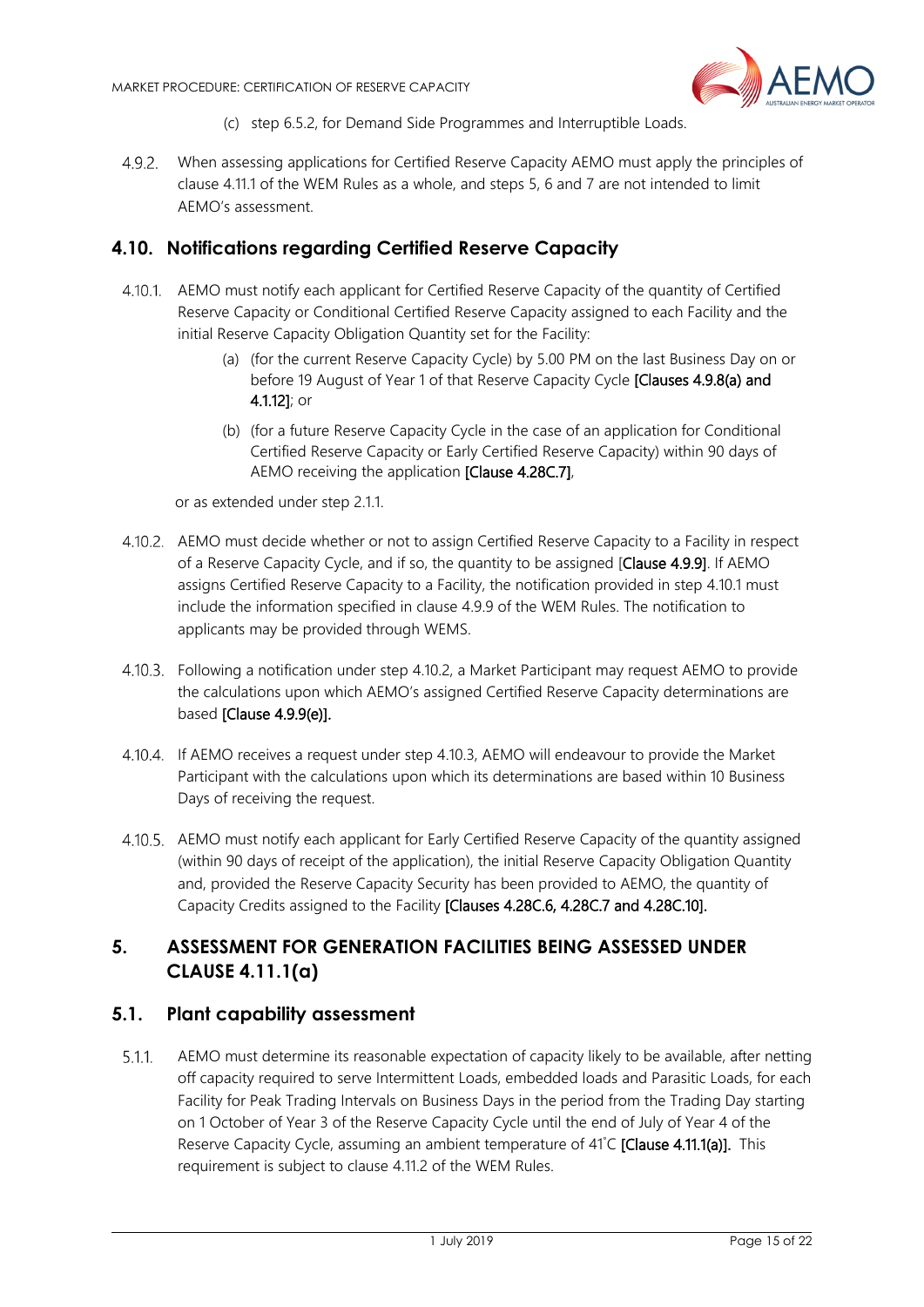

- <span id="page-15-2"></span> $5.1.2.$ The amount of capacity likely to be available, as determined in step [5.1.1,](#page-14-6) must not exceed the sum of the capacities specified by the Market Participant under clauses 4.10.1(e)(ii) and 4.10.1(e)(iii) of the WEM Rules [Clause 4.11.1(b)]. This step [5.1.2](#page-15-2) does not apply with respect to an Intermittent Generator.
- $5.1.3.$ In determining the amount of capacity likely to be available in step [5.1.1,](#page-14-6) AEMO must consider the following information, as applicable:
	- (a) the historical sent out generation of the Facility, as observed from Meter Data Submissions;
	- (b) the results of Reserve Capacity Tests that have been conducted during the previous 12 months;
	- (c) technical specifications for the Facility, as provided by the original equipment manufacturer or an independent engineering firm; and
	- (d) the Temperature Dependence Curve for the Facility.

#### <span id="page-15-0"></span>**5.2. Network access assessment**

-

- $5.2.1$ AEMO must assess the evidence of network access provided by the applicant, including evidence that the Facility will be entitled to have access from a specified date<sup>[4](#page-15-4)</sup> provided under clauses 4.10.1(bA)(ii) and 4.11.1(bA) of the WEM Rules.
- <span id="page-15-1"></span>Where the Facility is not a Constrained Access Facility, AEMO must assess evidence of the level of unconstrained access and details of any constraints that may apply [Clause 4.11.1(bA)(ii)]. If applicable AEMO will undertake the process in step 4.8 of this Market Procedure.
- Where the Facility is a Constrained Access Facility, AEMO must assess details of any constraints that may apply [Clauses 4.11.1(bA)(i)] If applicable AEMO will undertake the processes in step 4.5 and step 4.8 of this Market Procedure.
- 5.2.4. In respect of a Facility that will be subject to a Network Control Service Contract, AEMO must not assign Certified Reserve Capacity in excess of [Clause 4.11.1(g)]:
	- (a) the Constrained Access Entitlement of the Facility at the date and time specified in clause 4.1.12(b) of the WEM Rules, if applicable; or
	- (b) the capacity that AEMO believes that Facility can usefully contribute given its location and any network constraints that are likely to occur.
- <span id="page-15-3"></span> $5.2.5.$ If AEMO requests a Network Operator to confirm data or information under clause 4.11.5(a) of the WEM Rules, it must not provide information to the Network Operator that was provided to it as part of an application for Certified Reserve Capacity, except with the permission of the applicant.
- Step [5.2.5](#page-15-3) does not apply if AEMO must provide information under clause 4.10A.6(a) of the WEM Rules.

<span id="page-15-4"></span><sup>4</sup> The specified date must be prior to when the Facility, or part of the Facility, will have completed all Commissioning Tests and be capable of meeting Reserve Capacity Obligations in full [Clause 4.10.1(c)(iii)(7)].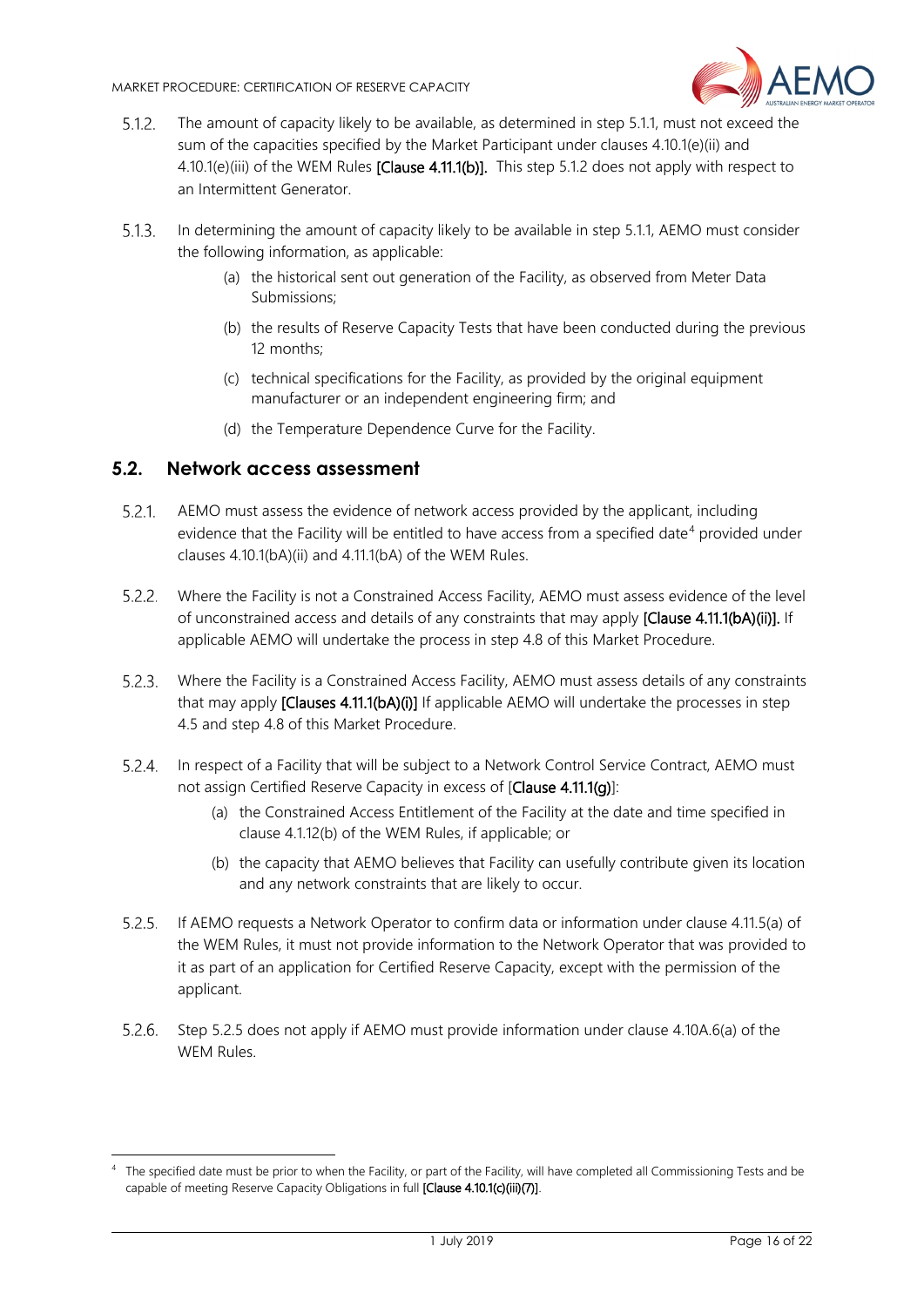

# <span id="page-16-0"></span>**5.3. Assessment of fuel supply, staffing constraints and other restrictions**

- <span id="page-16-3"></span>531 To determine whether AEMO reasonably expects that the Facility is likely to be available at the level of capacity determined in step [5.1.1](#page-14-6) for Peak Trading Intervals on Business Days, AEMO must assess in accordance with clause 4.11.1(a) of the WEM Rules:
	- (a) details of primary and any alternative fuels<sup>[5](#page-16-4)</sup>, including:
	- (ii) where the Facility has primary and alternative fuels:
		- (a) the process for changing from one fuel to another; and
		- (b) the fuel or fuels which the Facility is to use in respect of the application for Certified Reserve Capacity [Clause 4.1.10(e)(v)(1)]; and
	- (iii) details acceptable to AEMO together with supporting evidence of both firm and any non-firm fuel supplies and the factors that determine restrictions on fuel availability that could prevent the Facility operating at its full capacity for Peak Trading Intervals on Business Days [Clause 4.10.1(e)(v)(2)]; and
	- (b) any restrictions on the availability of the Facility due to staffing constraints or other restrictions [Clause 4.10.1(g)].
- When making a determination in step [5.3.1](#page-16-3) AEMO may:
	- (a) consider the expected operational characteristics of the Facility;
	- (b) consider the potential impacts that limitations on the availability of the Facility may have on its ability to contribute to Power System Adequacy; and
	- (c) consider the water requirements for the Facility.

#### <span id="page-16-1"></span>**5.4. Environmental approval assessment**

- $5.4.1$ . Where a Facility, or part of the Facility, is yet to enter service, AEMO must assess the evidence of Environmental Approvals or evidence that the necessary Environmental Approvals will be granted in time to meet the Facility's Reserve Capacity Obligations.
- <span id="page-16-5"></span>If AEMO reasonably expects that the Environmental Approvals that have been granted or are being sought are insufficient to satisfy the requirement of step [5.1.1,](#page-14-6) it may determine that the Facility is likely to be available for Peak Trading Intervals on Business Days at a lower level of capacity.

# <span id="page-16-2"></span>**5.5. Assignment of Certified Reserve Capacity**

- $5.5.1$ Based on the outcome of assessments in steps [5.1](#page-14-2) to [5.4,](#page-16-1) but subject to any other relevant principles in clause 4.11.1 of the WEM Rules, AEMO will assign a quantity of Certified Reserve Capacity to a Facility according to its reasonable expectation of the amount of Reserve Capacity likely to be available from the Facility, after netting off the capacity required to serve Intermittent Loads, embedded loads or Parasitic Loads for Peak Trading Intervals on Business Days in the period from the Trading Day starting on 1 October in Year 3 to 31 July in Year 4 of the Reserve Capacity Cycle, assuming an ambient temperature of 41°C [Clause 4.11.1(a)]. This will be set to the minimum of
	- (a) the level nominated in the application;

-

<span id="page-16-4"></span><sup>&</sup>lt;sup>5</sup> A Facility may satisfy its fuel obligations using a combination of primary and alternative fuels.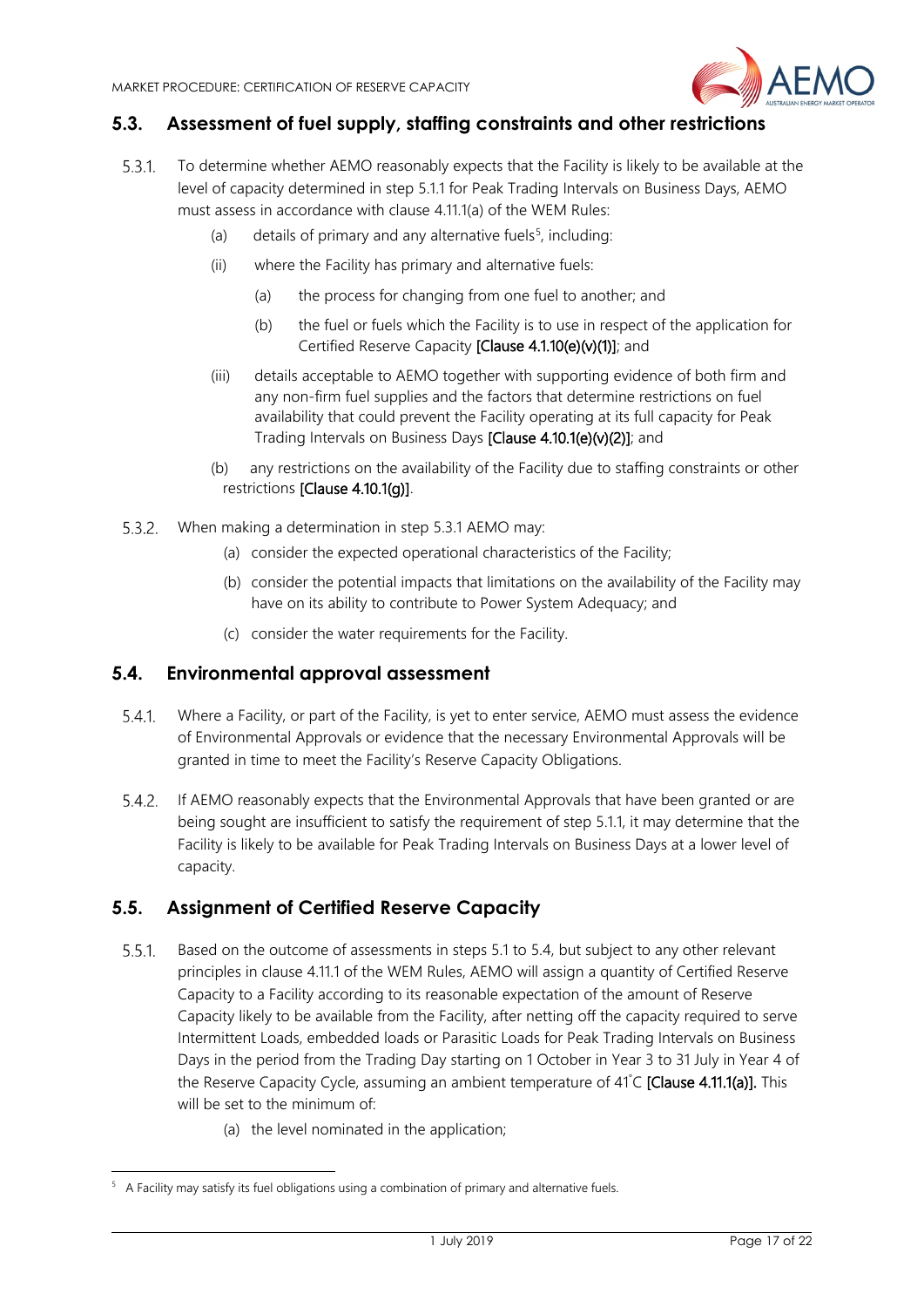

- (b) the maximum Sent Out Capacity of the Facility as determined in step [5.1.1;](#page-14-6)
- (c) the level of unconstrained access as assessed in step [5.2.2;](#page-15-1) if applicable;
- (d) the level of Constrained Access Entitlement in step [4.5.1;](#page-10-0) if applicable;
- (e) a lower level of capacity as determined in ste[p 5.3.1,](#page-16-3) if applicable;
- (f) a lower level of capacity as determined in ste[p 5.4.2,](#page-16-5) if applicable.

#### <span id="page-17-0"></span>**5.6. Initial Reserve Capacity Obligation Quantity**

- <span id="page-17-3"></span>AEMO must determine whether there are times when staffing or other factors will limit the  $5.6.1.$ Facility's availability to be dispatched.
- 5.6.2. AEMO must set the initial Reserve Capacity Obligation Quantity for the Facility at a level equal to the Certified Reserve Capacity except for those times determined at step [5.6.1,](#page-17-3) in which case AEMO may set the initial Reserve Capacity Obligation Quantity at a lower level for those periods [Clause 4.12.4(b)(iii)].
- For a generation system that is not an Intermittent Generator, and subject to clause 4.12.4 of the WEM Rules, the Reserve Capacity Obligation Quantity:
	- (a) must not exceed the Certified Reserve Capacity held by the Market Participant for the Facility [Clause 4.12.4(a)];
	- (b) must not be less than the amount specified in clause 4.10.1(e)(ii) of the WEM Rules except on Trading Days when the maximum daily temperature at the site of the generator exceeds 41° C, in which case the Reserve Capacity Obligation Quantity must not be less than the amount specified in clause 4.10.1(e)(ii) adjusted to an ambient temperature of 45°C [Clause 4.12.4(b)(i)]; and
	- (c) may exceed the amount in clause 4.12.4(b)(i) by an amount up to the amount specified in clause 4.10.1(e)(iii), adjusted to an ambient temperature of 45° C on Trading Days when the maximum daily temperature at the site of the generator exceeds 41° C, for not more than the maximum duration specified in accordance with clause 4.10.1(e)(iii) [Clause 4.12.4(b)(ii)].

# <span id="page-17-1"></span>**6. ASSESSMENT FOR GENERATION FACILITIES BEING ASSESSED UNDER CLAUSE 4.11.2(b) OF THE WEM RULES**

# <span id="page-17-2"></span>**6.1. Consideration of nomination to use the methodology under clause 4.11.2(b) of the WEM Rules**

- <span id="page-17-4"></span>6.1.1 Where an applicant nominates for a Facility to be assessed under the methodology described in clause 4.11.2(b) of the WEM Rules, AEMO may reject that nomination if it reasonably believes that the capacity of the Facility has permanently declined, or is anticipated to permanently decline prior to or during the Reserve Capacity Cycle to which the Certified Reserve Capacity relates [Clause 4.11.2(a)].
- $6.1.2.$ If AEMO rejects a nomination under step [6.1.1,](#page-17-4) it must process the application as if the applicant had nominated to use the methodology described in clause 4.11.1(a) of the WEM Rules under step [5](#page-14-1) rather than the methodology described in clause 4.11.2(b) of the WEM Rules [Clause 4.11.2(aA)].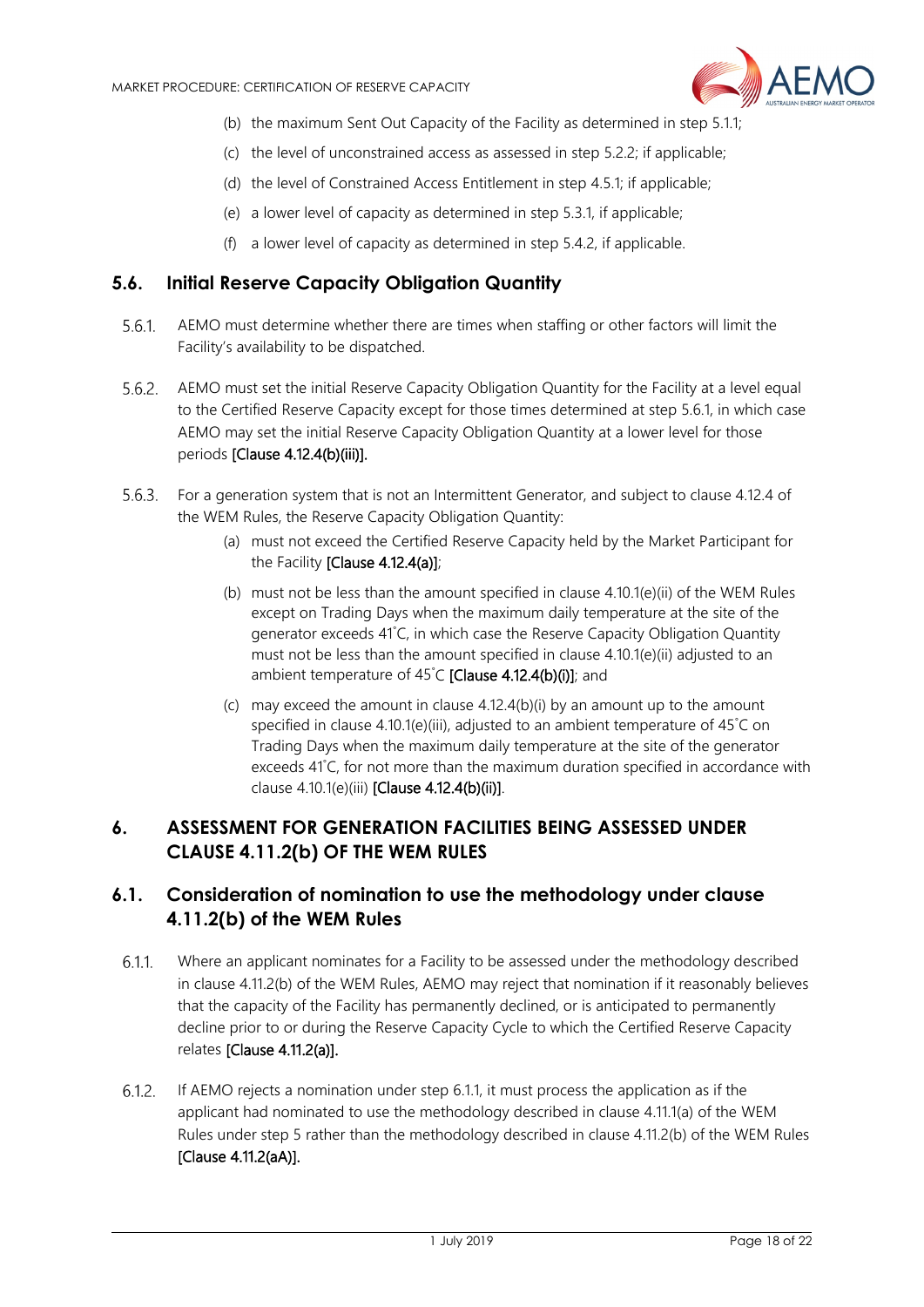

#### <span id="page-18-0"></span>**6.2. Network access assessment**

- <span id="page-18-4"></span>AEMO must assess the evidence of network access provided by the applicant including that the 621 Facility will be entitled to have access from a specified date<sup>[6](#page-18-6)</sup> [Clauses 4.10.1(bA)(ii) and 4.11.1(bA)].
- <span id="page-18-2"></span>Where the Facility is not a Constrained Access Facility, AEMO must assess evidence of the level  $6.2.2.$ of unconstrained access and details of any constraints that may apply [Clause 4.11.1(bA)(ii)]. If applicable AEMO will undertake the process in step [4.8](#page-13-0) of this Market Procedure.
- Where the Facility is a Constrained Access Facility AEMO must assess details of any constraints that may apply [Clauses 4.11.1(bA)(i)]. If applicable AEMO will undertake the processes in step 4.5 and step 4.8 of this Market Procedure.
- For a Facility that will be subject to a Network Control Service Contract, AEMO must not assign Certified Reserve Capacity in excess of:
	- (a) the Constrained Access Entitlement of the Facility at the date and time specified in clause 4.1.12(b) of the WEM Rules, if applicable; or
	- (b) the capacity that AEMO believes that Facility can usefully contribute given its location and any network constraints that are likely to occur [Clause 4.11.1(g)].
- <span id="page-18-3"></span>If AEMO requests a Network Operator to confirm data or information under clause 4.11.5(a) of the WEM Rules, it must not provide information to the Network Operator that was provided to it as part of an application for Certified Reserve Capacity, except with the permission of the applicant.
- Step [6.2.5](#page-18-3) does not apply if AEMO must provide information under clause 4.10A.6(a) of the WEM Rules.

# <span id="page-18-1"></span>**6.3. Assessment of Independent Expert Report**

-

- <span id="page-18-5"></span> $6.3.1.$ AEMO must assess the accuracy of an independent expert report provided under clause 4.10.3 of the WEM Rules. This assessment may consider the following factors:
	- (a) the configuration of the Facility that was used to develop the report;
	- (b) the level of network access available, or expected to be available, to the Facility as assessed in step [6.2.1;](#page-18-4)
	- (c) the observed sent out generation of similar Facilities, if applicable;
	- (d) any restrictions on the availability of the Facility, as specified by the applicant under clause 4.10.1(g) of the WEM Rules; and
	- (e) any other factors that AEMO considers relevant.
- If in step [6.3.1,](#page-18-5) AEMO reasonably considers the independent expert report to be inaccurate, it may determine alternative estimates of the expected energy that would have been sent out by the Facility had it been in operation with the configuration proposed in the application for Certified Reserve Capacity to be used in the Relevant Level Methodology [Appendix 9, Step 10].

<span id="page-18-6"></span><sup>&</sup>lt;sup>6</sup> The specified date must be prior to when the Facility, or part of the Facility, will have completed all Commissioning Tests and be capable of meeting Reserve Capacity Obligations in full [Clause 4.10.1(c)(iii)(7)].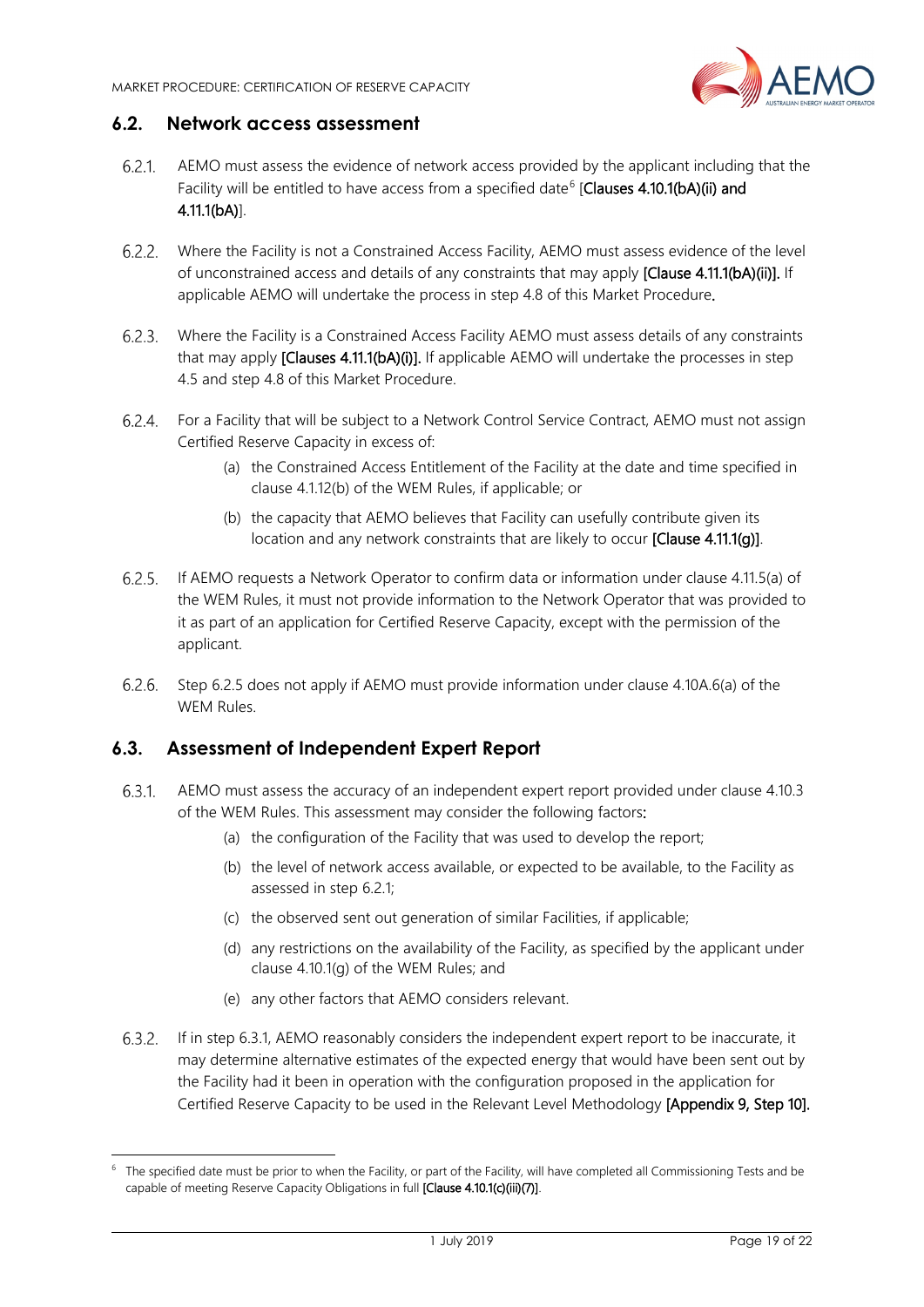

# <span id="page-19-0"></span>**6.4. Assignment of Certified Reserve Capacity**

- AEMO must assign a quantity of Certified Reserve Capacity equal to the minimum of:
	- (a) the Relevant Level, determined in accordance with the Relevant Level Methodology prescribed in Appendix 9 of the WEM Rules;
	- (b) the level of unconstrained access assessed in step [6.2.2,](#page-18-2) if applicable; and
	- (c) the level of Constrained Access Entitlement in step [4.5.1,](#page-10-0) if applicable [Clause 4.11.1(bA)(i)];

but subject to any other relevant principles in clause 4.11.1 of the WEM Rules.

#### <span id="page-19-1"></span>**6.5. Initial Reserve Capacity Obligation Quantity**

- $6.5.1$ AEMO must set the initial Reserve Capacity Obligation Quantity to zero for an Intermittent Generator [Clause 4.12.4(aA)].
- <span id="page-19-5"></span>AEMO must set the initial Reserve Capacity Obligation Quantity for a generation system other than an Intermittent Generator in accordance with clause 4.12.4(b) of the WEM Rules.

# <span id="page-19-2"></span>**7. ASSESSMENT FOR DEMAND SIDE PROGRAMMESOR INTERRUPTIBLE LOADS**

#### <span id="page-19-3"></span>**7.1. Assessment of availability restrictions**

- <span id="page-19-7"></span>AEMO must assess the availability limits specified by the applicant under clause 4.10.1(f) of the  $7.1.1.$ WEM Rules and must reject any application where the specified availability limits are less than the minimum requirements specified in that clause. AEMO will reject applications where the notice period is greater than 2 hours for a Demand Side Programme [Clause 4.11.1(c)(vi)].
- $7.1.2.$ AEMO must allocate each Facility to an Availability Class [Clause 4.11.4 and Appendix 3]. Demand Side Programmes will be allocated Class 2, unless available for all Trading Intervals.

#### <span id="page-19-4"></span>**7.2. Facility capability assessment**

- <span id="page-19-6"></span> $7.2.1$ . AEMO must determine:
	- (a) the quantity of capacity that it reasonably expects to be available from the Facility during the periods specified in clause 4.10.1(f)(vi) of the WEM Rules, after netting off capacity required to serve the Minimum Consumption for each of the Facility's Associated Loads for the specified period **[Clause 4.11.1(j)(j)**]; and
	- (b) the amount by which the Facility could reduce its consumption, measured as a decrease from the Facility's Relevant Demand, by the end of one Trading Interval in response to a Dispatch Instruction requiring it to reduce consumption from the beginning of the Trading Interval at the ramp rate proposed for the Facility under clause 4.10.1(f)(vii) of the WEM Rules, for which purpose AEMO may have regard to the ramp rate proposed under clause 4.10.1(f)(vii) of the WEM Rules and any other information AEMO considers relevant [Clause 4.11.1(j)(ii)].
- 7.2.2. In determining the capacity in step [7.2.1,](#page-19-6) AEMO must have regard to the following information, as applicable: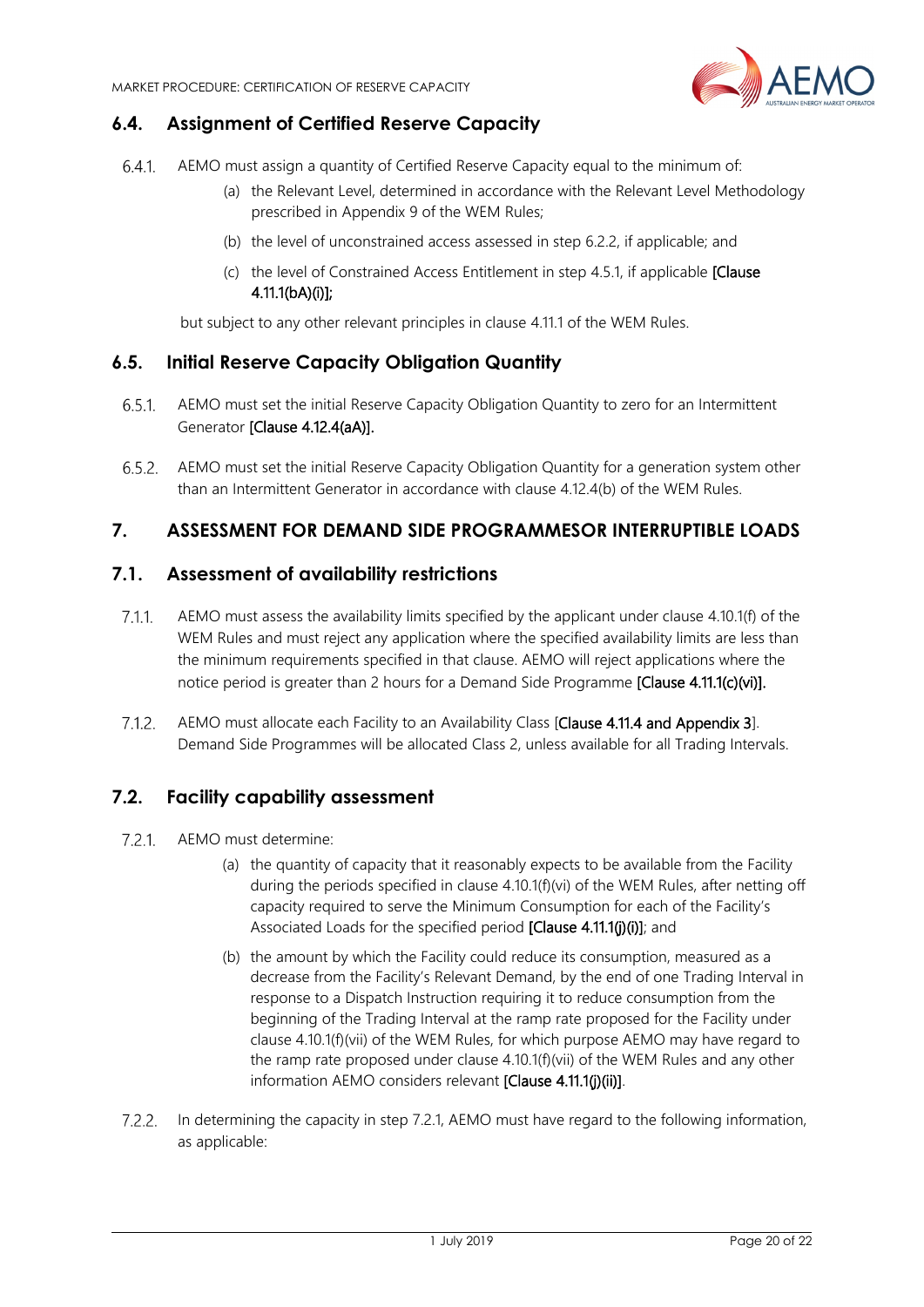

- (a) the previous performance of the Facility, where applicable, including the results of Reserve Capacity Tests;
- (b) evidence of contracts with Associated Loads provided by the applicant;
- (c) evidence that loads are being actively pursued to be associated with a Demand Side Programme;
- (d) the estimated Relevant Demand for the Facility, or loads that are expected to be associated with the Facility, determined in accordance with Appendix 10;
- (e) any restrictions on the availability of the Facility due to staffing constraints or any other restrictions, as specified by the applicant under clause 4.10.1(g) of the WEM Rules;
- (f) the proposed DSP Ramp Rate Limit provided according to clause 4.10.1(f)(vii) of the WEM Rules;
- (g) the history of the applicant in procuring DSM capacity; and
- (h) any other factors that AEMO considers relevant.
- 7.2.3. In making a decision in step [7.2.1,](#page-19-6) and without limiting the ways in which AEMO may inform itself in either case, AEMO may:
	- (a) seek such additional information from the Market Participant that AEMO considers is relevant to the exercise of its discretion;
	- (b) use information provided in reports or opinion on such reports related to the Facility submitted by:
		- i. the Market Participant specified under clause 4.27.3 of the WEM Rules; and
		- ii. any other person under clause 4.27.6 of the WEM Rules; and
	- (c) consult with any person AEMO considers suitably qualified to provide an opinion or information on issues relevant to the exercise of AEMO's discretion [Clause 4.11.1B(c)(ii)].

# <span id="page-20-0"></span>**7.3. Assignment of Certified Reserve Capacity**

 $7.3.1.$ Unless it has rejected the application under step [7.1.1,](#page-19-7) AEMO must assign Certified Reserve Capacity to a Facility equivalent to the quantity determined in ste[p 7.2.1](#page-19-6) but subject to any other relevant principles in clause 4.11.1 of the WEM Rules.

#### <span id="page-20-1"></span>**7.4. Initial Reserve Capacity Obligation Quantity**

- $7.4.1.$ Subject to clause 4.12.4 of the WEM Rules, where AEMO establishes the initial Reserve Capacity Obligation Quantity to apply for a Facility for a Trading Interval:
	- (a) the Reserve Capacity Obligation Quantity must not exceed the Certified Reserve Capacity held by the Market Participant for the Facility; and
	- (b) except where otherwise precluded by clause 4.12.4 of the WEM Rules, the Reserve Capacity Obligation Quantity: